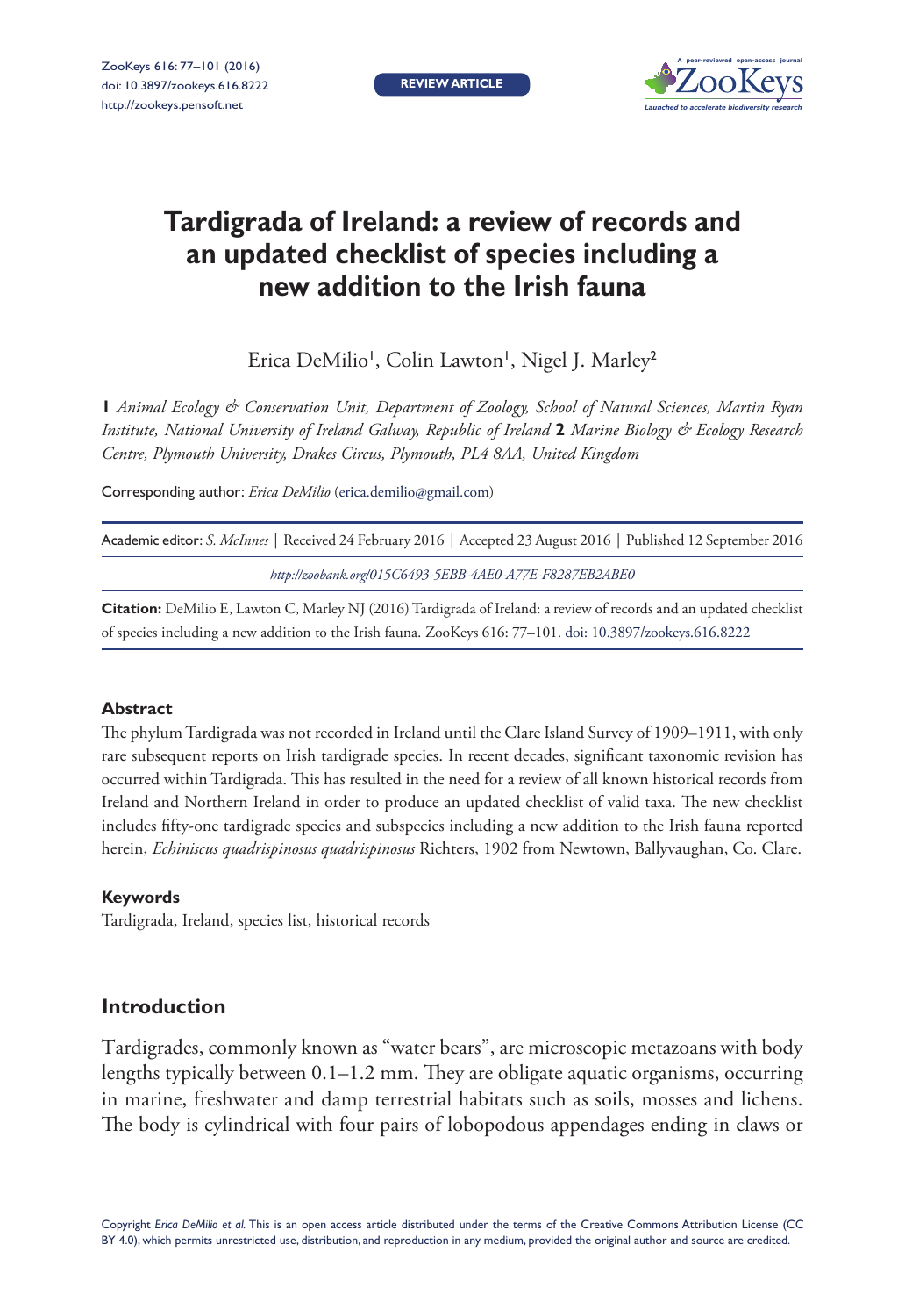"toed" digits in many marine forms. Tardigrades are best known for the remarkable survival capabilities of many species through cryptobiosis, a type of quiescence that is also seen among other groups of microscopic animals found in similar habitats, notably Rotifera and Nematoda (for further information on tardigrade cryptobiosis see e.g. Guidetti et al. 2011, Møbjerg et al. 2011, Wełnicz et al. 2011).

Phylum Tardigrada has had a history of rearrangement, both in terms of its relative taxonomic position as well as its internal structure. Traditionally, Tardigrada was ranked as a class of Arthropoda until being recognised as a separate phylum by Ramazzotti (1962). Morphological and genetic analyses place the phylum within Ecdysozoa (Aguinaldo et al. 1997), most closely allied to Nematoda (e.g. Meusemann et al. 2010) or to Arthropoda with Onychophora as a sister group (e.g. Campbell et al. 2011). This phylogenetic relationship is, however, not considered completely resolved (Nielsen 2012, Borner et al. 2014).

The main intra-phylum division occurs between the classes Heterotardigrada Marcus, 1927 and Eutardigrada Richters, 1926. The heterotardigrades are a group of species that possess a particular cephalic structure known as cirrus A, they also have a separate gonopore and anus, and often have plated cuticles. Eutardigrade species lack cirrus A, have a cloaca, and cuticles without structures homologous to the sclerified plates present among heterotardigrades. A third monospecific class, Mesotardigrada, was described by Rahm (1937) from a Japanese hot spring. However, both the type specimen and locality are no longer extant and there is some doubt of the validity of the class (Nelson 2002).

The Heterotardigrada are divided into two orders, the marine Arthrotardigrada Marcus, 1927 and Echiniscoidea Richters, 1926. Echiniscoidea comprises four families: Echiniscoididae Kristensen & Hallas, 1980; Carphaniidae Binda & Kristensen, 1986; Oreellidae Puglia, 1959; and the speciose Echiniscidae Thulin, 1928. Of these, only Echiniscoididae is generally regarded as marine. Species of the other three families occur in limnic or limno-terrestrial environments.

There has been significant taxonomic rearrangement of the Eutardigrada including the establishment of many new genera and families, as well as many new species additions. Pilato (1969) contributed to this reorganization of Eutardigrada with the recognition of four familial lineages, Calohypsibiidae and Hypsibiidae (with subfamilies Diphasconinae Dastych, 1992 and Hypsibiinae Pilato, 1969); Milnesiidae Ramazzotti, 1962; and Macrobiotidae Thulin, 1928. Not in total agreement with the ranking of these families, Schuster et al. (1980) later established the orders Apochela for Milnesiidae (on the basis of the unique cephalic papillae and four separate and distinctive claws), and Parachela for all other eutardigrade families (in which cephalic papillae are not present and with the typical double claw formation).

Within Parachela, the use of morphological analyses and molecular data by Sands et al. (2008) and Marley et al. (2011) supported the creation of four superfamilies: Eohypsibioidea Bertolani & Kristensen, 1987 in Marley et al. 2011; Hypsibioidea Pilato, 1969 in Sands et al. (2008) (amended by Bertolani et al. 2014); Isohypsibioidea Sands, McInnes, Marley, Goodall-Copestake, Convey & Linse, 2008 (amended by Bertolani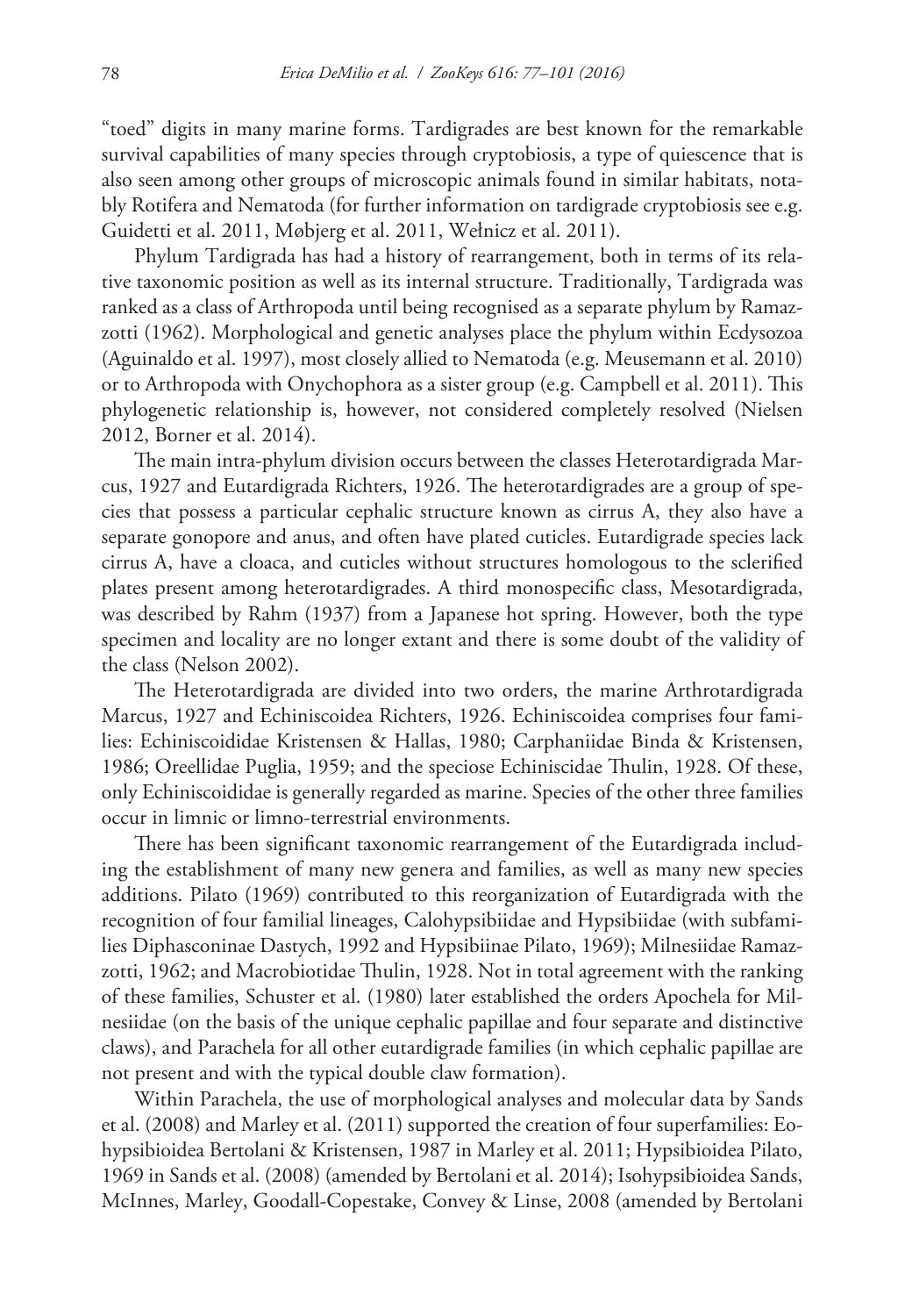et al. 2014); and Macrobiotoidea Thulin, 1928 in Sands et al. (2008). The Parachela has undergone the most internal reshuffling at lower taxonomic levels, and species listed in early records may have been known under several names since.

The purpose of the following review is to address the taxonomic changes that have occurred for each Irish species since the time of their original recording. This review facilitated the creation of a valid checklist of Tardigrada species for Ireland and Northern Ireland.

## **Review of existing irish literature**

There has been very little investigation into the status of Tardigrada in Ireland. Studies that included Irish tardigrades are limited to: Murray (1911), Crisp and Hobart (1954), Le Gros (1959), Boaden (1966), Mitchell (1973), Morgan (1975, 1976 (includes unpublished data from Morgan's doctoral thesis (1974) with further distribution notes from this study in Morgan and King 1976)), Baxter (1979), Morgan (1980), Kinchin (1990, 1992), Tumanov (2005) and Guidetti et al. (2015). Past work has been generally faunistic with little inference into ecology. Most species records for Ireland and Northern Ireland occurred prior to major taxonomic revisions within the phylum and so require clarification. The 2009 Inventory of Irish Fauna, by the Irish National Parks and Wildlife Service, included the Tardigrada (Smith 2009) but did not consider all literature pertaining to Irish tardigrades and only listed numerical values for species per family.

We updated the checklist of Irish species, which is presented in Table 1A–B, and have included a new record. The species list is in accordance with the latest version of the internationally recognised species list (Guidetti and Bertolani 2005, Degma and Guidetti 2007, Degma et al. 2015) and follows the amended classification for the Eutardigrada (Bertolani et al. 2014). Irish species that have not undergone alterations of their taxonomic position since their original recording in Ireland are not discussed in detail. Rather, the reader may be directed to the original sources for more information on these taxa.

# **James Murray and the Clare Island survey**

The study of Irish tardigrades began with the work of the Scottish biologist and explorer, James Murray, as part of the multidisciplinary survey of Clare Island located off the west coast of County Mayo, Ireland (Murray 1911). The Clare Island Survey, 1909–1911, carried out by an international team of leading naturalists and scholars, aimed to describe the natural and archaeological history of the island. Murray completed two separate chapters on bdelloid rotifers and tardigrades. The great majority (approx. 70%) of the known Irish species to date are still those recorded by Murray (1911). In this initial survey thirty-five species of tardigrade were collected from thirteen sampling points on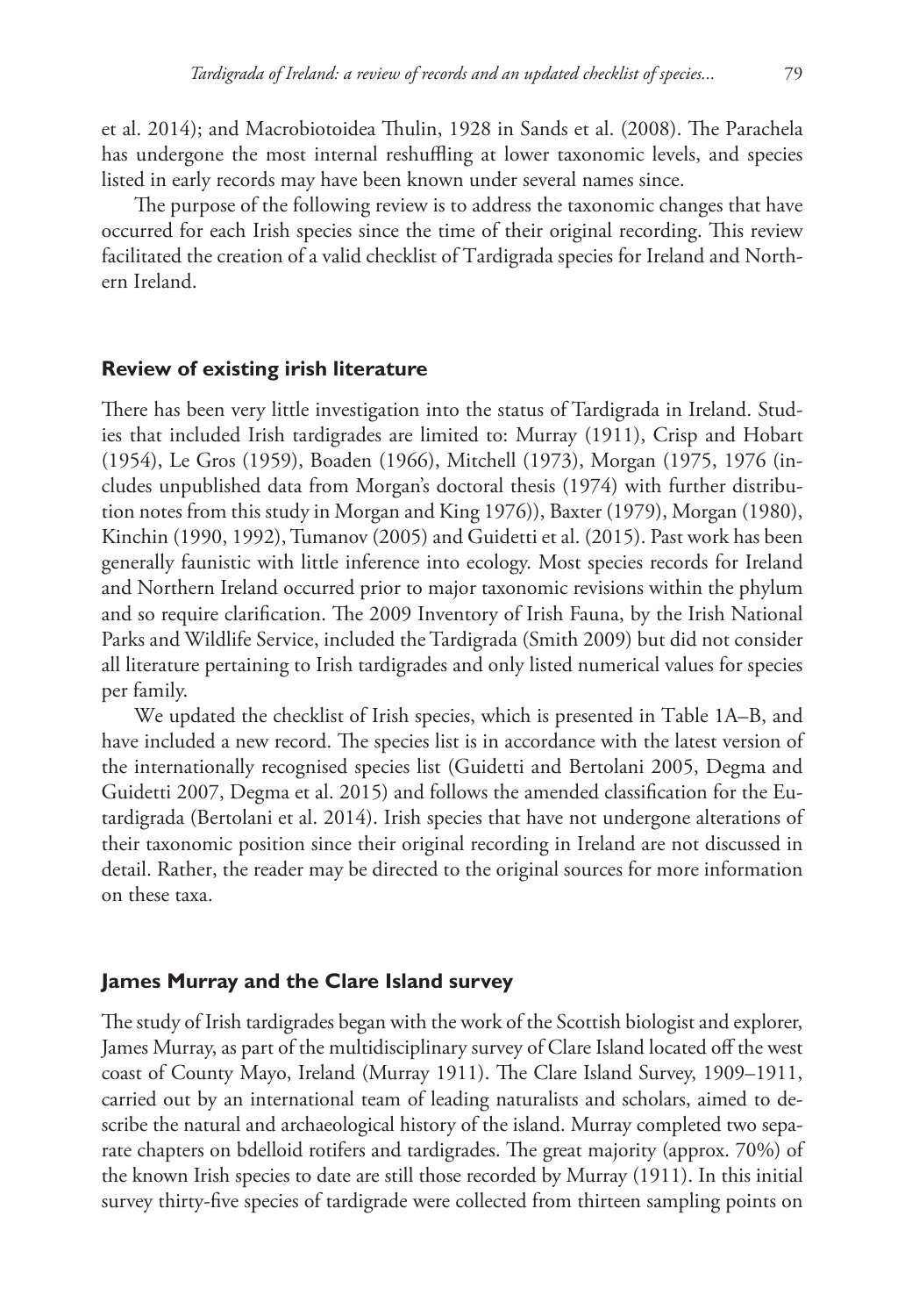|                                                            | Table 1. A–B An updated checklist of Irish tardigrade species with primary and subsequent records for: A Heterotardigrada B Eutardigrada. * Indicates type specimen. |                             |
|------------------------------------------------------------|----------------------------------------------------------------------------------------------------------------------------------------------------------------------|-----------------------------|
| 927<br>1A Class Heterotardigrada Marcus, 1                 |                                                                                                                                                                      |                             |
| Species                                                    | Original Irish Record                                                                                                                                                | Irish records<br>Additional |
| Order Arthrotardigrada Marcus, 1927                        |                                                                                                                                                                      |                             |
| 962<br>Family Batillipedidae Ramazzotti,                   |                                                                                                                                                                      |                             |
| Batillipes mirus Richters, 1909b                           | Boaden 1966, Strangford, Lough, Co. Down                                                                                                                             | $\circ$                     |
| 1959<br>Batillipes phreaticus Renaud-Debyser,              | Morgan 1980, Brittas Bay, Co. Wicklow                                                                                                                                | $\circ$                     |
| Batillipes tubernatis Pollock, 1971                        | Morgan 1980, Belmullet and Achill Island, Co. Mayo; Gowlaun, Co. Galway; Brittas Bay, Co. Widdow                                                                     | $\circ$                     |
| Order Echiniscoidea Richters, 1926                         |                                                                                                                                                                      |                             |
| and Hallas, 1980<br>Family Echiniscoididae Kristensen      |                                                                                                                                                                      |                             |
| Echiniscoides sp.                                          | Murray 1911, Achill Island, Co. Mayo                                                                                                                                 | $\circ$                     |
| Echiniscoides sigismundi cf. sigismund                     | Crisp and Hobart 1954, Cos. Waterford, Cork, Kerry, Sligo, Leitrim, and Donegal                                                                                      | Morgan 1980                 |
| Family Echiniscidae Thulin, 1928                           |                                                                                                                                                                      |                             |
| Bryodelphax parvulus Thulin, 1928                          | Murray 1911, Castlebar, Co. Mayo                                                                                                                                     | $\circ$                     |
| Cornechiniscus cornutus (Richters, 1907)                   | Le Gros 1959, Kilsallah, Co. Mayo                                                                                                                                    | $\circ$                     |
| Echiniscus columinis* Murray, 1911                         | Murray 1911, Achill Island, Co. Mayo                                                                                                                                 | $\circ$                     |
| Echiniscus granulatus (Doyère, 1840)                       | Murray 1911, Castlebar, Co. Mayo                                                                                                                                     | Le Gros 1959                |
| Echiniscus militaris* Murray, 1911                         | Murray 1911, Castlebar, Co. Mayo                                                                                                                                     | $\circ$                     |
| Echiniscus quadrispinosus quadrispinosus Richters,<br>1902 | Present study, Newtown, Ballyvaughan, Co. Clare                                                                                                                      | $\circ$                     |
| Echiniscus testudo (Doyère, 1840)                          | Murray 1911, Castlebar, Co. Mayo                                                                                                                                     | Morgan 1976                 |
| Echiniscus trisetosus Cuénot, 1932                         | Murray 1911, Castlebar, Co. Mayo                                                                                                                                     | $\circ$                     |
| Pseudechiniscus cf. suillus                                | Murray 1911, Achill Island; Inishturk; Belclare, Co. Mayo                                                                                                            | $\circ$                     |
| Hypechiniscus gladiator gladiator (Murray, 1905a)          | Murray 1911, Achill Island, Co. Mayo                                                                                                                                 | $\circ$                     |
| Hypechiniscus exarmatus (Murray, 1907a)                    | Murray 1911, Achill Island; Clare Island; Inishturk; Belclare, Co. Mayo                                                                                              | $\circ$                     |
| Total= 16 taxa                                             |                                                                                                                                                                      |                             |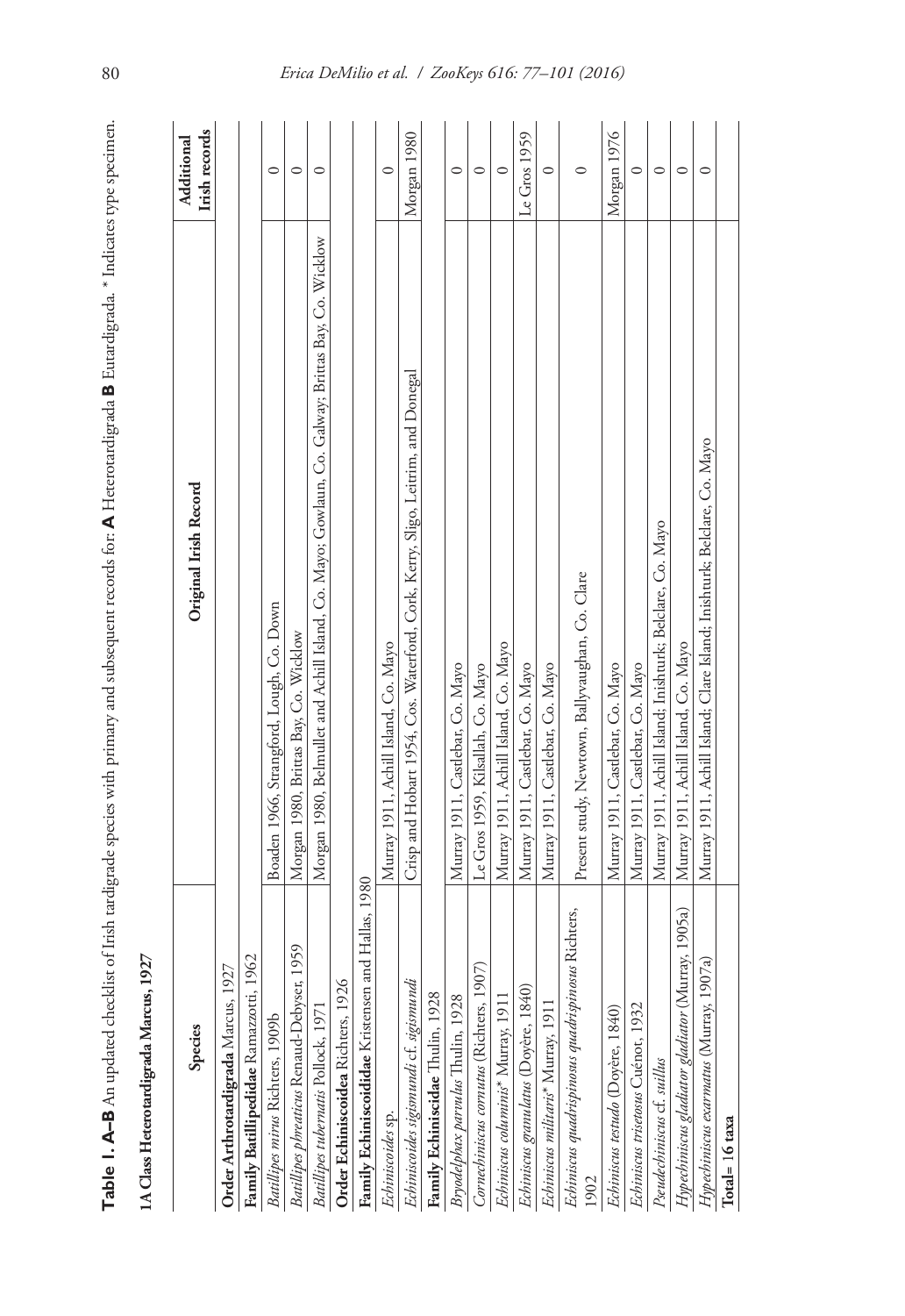| Species                                                              | Original Irish Record                                                                                                                                 | Irish records<br>Additional |
|----------------------------------------------------------------------|-------------------------------------------------------------------------------------------------------------------------------------------------------|-----------------------------|
| Order Apochela Schuster, Nelson,                                     | Grigarick, and Christenberry, 1980                                                                                                                    |                             |
| Family Milnesiidae Ramazzotti, 1962                                  |                                                                                                                                                       |                             |
| Milnesium sp.                                                        | Murray 1911, Achill Island; Louisburgh; Westport; Castlebar, Co. Mayo                                                                                 | $\circ$                     |
| Milnesium cf. tardigradum tardigradum                                | Morgan 1976, "Galway"                                                                                                                                 | Kinchin 1990<br>Baxter 1979 |
| Order Parachela Schuster, Nelson, Grigarick, and Christenberry, 1980 |                                                                                                                                                       |                             |
|                                                                      | <b>Superfamily Hypsibioidea</b> Pilato, 1969 in Sands, McInnes, Marley, Goodall-Copestake, Convey, and Linse, 2008 (amended by Bertolani et al. 2014) |                             |
| Family Calohypsibiidae Pilato, 1969                                  |                                                                                                                                                       |                             |
| Calohypsibius ornatus (Richters, 1900)                               | Murray 1911, Achill Island; Clare Island; Louisburgh, Co. Mayo                                                                                        | 0                           |
| 900)<br>Calohypsibius verrucosus (Richters,                          | Murray 1911, Clare Island, Co. Mayo                                                                                                                   | $\circ$                     |
| Family Hypsibiidae Pilato, 1969                                      |                                                                                                                                                       |                             |
| Subfamily Diphasconinae Dastych, 1992                                |                                                                                                                                                       |                             |
| Diphascon cf. chilenense                                             | Murray 1911, Clare Island, Co. Mayo                                                                                                                   | $\circ$                     |
| Diphascon cf. pingue                                                 | Mitchell 1973, Avoca, Co. Wicklow                                                                                                                     | $\circ$                     |
| Subfamily Hypsibiinae Pilato, 1969                                   |                                                                                                                                                       |                             |
| Hypsibius arcticus (Murray, 1907b)                                   | Murray 1911, Clare Island; Inishturk; Louisburgh, Co. Mayo                                                                                            | $\circ$                     |
|                                                                      |                                                                                                                                                       | Morgan 1975,                |
| Hypsibius cf. dujardini                                              | Murray 1911, Achill Island, Co. Mayo                                                                                                                  | Kinchin 1990<br>Baxter 1979 |
| Subfamily Itaquasconinae Bartoš in Rudescu, 1964                     |                                                                                                                                                       |                             |
| 1905b)<br>Adropion scoticum scoticum (Murray,                        | Murray 1911, Achill Island; Clare Island; Belclare, Co. Mayo.                                                                                         | Baxter1979                  |
| Mesocrista spitzbergensis (Richters, 1903)                           | Le Gros 1959, Kilsallah, Co. Mayo                                                                                                                     | $\circ$                     |
| Platicrista angustata (Mutray, 1905a)                                | Murray 1911, Achill Island; Belclare, Co. Mayo                                                                                                        | $\circ$                     |
| Subfamily Pilatobiinae Bertolani,                                    | Guidetti, Marchioro, Altiero, Rebecchi and Cesari, 2014                                                                                               |                             |
| Pilatobius bullatus (Murray, 1905b)                                  | Morgan 1975, Termoncarragh, Co. Mayo                                                                                                                  | $\circ$                     |
| Pilatobius oculatus oculatus (Murray, 1906b)                         | Baxter 1979, Crawfordsburn; Helen's Bay, Co. Down                                                                                                     | $\circ$                     |

Table 1. Continue. 1B Class Eutardigrada Richters, 1926 **Table 1.** Continue. **1B Class Eutardigrada Richters, 1926**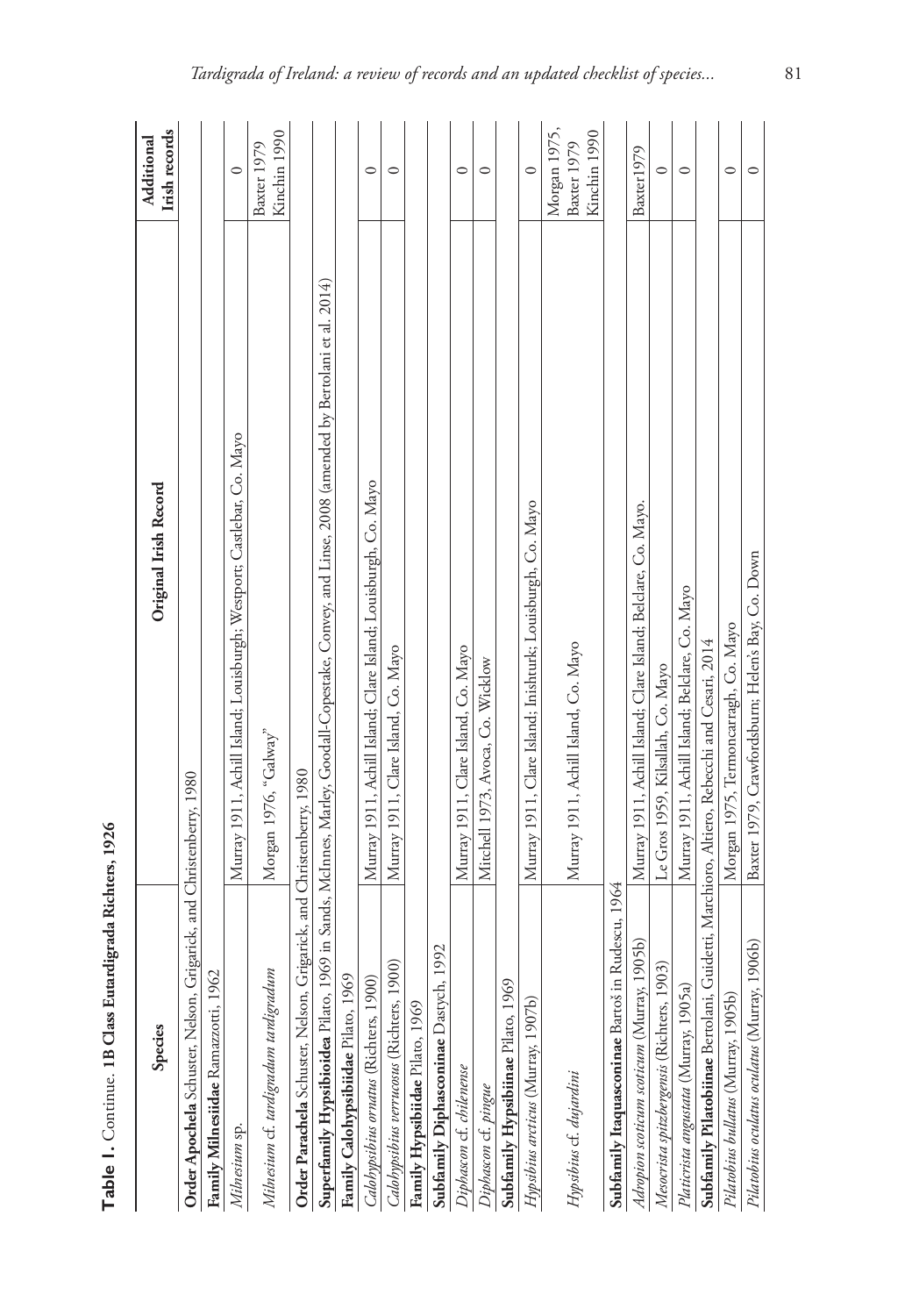| Species                                                                                  | Original Irish Record                                                                                                            | Irish records<br>Additional               |
|------------------------------------------------------------------------------------------|----------------------------------------------------------------------------------------------------------------------------------|-------------------------------------------|
| Family Microhypsibiidae Pilato, 1998                                                     |                                                                                                                                  |                                           |
| Fractonotus caelatus (Marcus, 1928)                                                      | Murray 1911, Clare Island Survey (precise location not given)                                                                    | $\circ$                                   |
| Microhypsibius truncatus Thulin, 1928                                                    | Morgan 1975, Annagh Head, Co. Mayo                                                                                               | $\circ$                                   |
| Family Ramazzottiidae Sands, McInnes, Marley, Goodall-Copestake, Convey, and Linse, 2008 |                                                                                                                                  |                                           |
| Hebesuncus conjungens (Thulin, 1911                                                      | Morgan 1975, Belmullet, Co. Mayo                                                                                                 | $\circ$                                   |
|                                                                                          | Superfamily Isohypsibioidea Sands, McInnes, Marley, Goodall-Copestake, Convey and Linse, 2008 (amended by Bertolani et al. 2014) |                                           |
| Family Isohypsibiidae Sands, McInnes, Marley, Goodall-Copestake, Convey and Linse, 2008  |                                                                                                                                  |                                           |
| Isohypsibius annulatus annulatus (Murray, 1905a)                                         | Murray 1911, Clare Island and Castlebar, Co. Mayo                                                                                | $\circ$                                   |
| Isobypsibius panovi* Tumanov, 2005                                                       | Tumanov 2005, Bellharbour, Co. Clare                                                                                             | $\circ$                                   |
| Isohypsibius papillifer bulbosus (Marcus, 1928)                                          | Murray 1911 Clare Island, Co Mayo                                                                                                | $\circ$                                   |
| <b>Thulin</b> , 1928<br>Isohypsibius prosostomus prosostomus T                           | Morgan 1975, Belmullet, Co. Mayo                                                                                                 | Morgan 1976                               |
| Isohypsibius prosostomus cambrensis (Morgan, 1976)                                       | Morgan 1976, Belmullet, Co. Mayo                                                                                                 | Ċ                                         |
| Isohypsibius schaudinni (Richters, 1909b)                                                | Murray 1911, Achill Island; Westport, Co. Mayo                                                                                   | Morgan 1975                               |
| Isohypsibius tuberculatus (Plate, 1888)                                                  | Murray 1911, Beldare; Castlebar, Co. Mayo                                                                                        | Baxter 1979                               |
| Thulinius augusti (Murray, 1907a)                                                        | Murray 1911 Louisburgh, Co. Mayo                                                                                                 | $\circ$                                   |
|                                                                                          | Superfamily Macrobiotoidea Thulin, 1928 in Sands, McInnes, Marley, Goodall-Copestake, Convey and Linse, 2008                     |                                           |
| Family Macrobiotidae Thulin, 192                                                         |                                                                                                                                  |                                           |
| Macrobiotus crenulatus Richters, 1904c                                                   | Murray 1911, Achill Island; Clare Island, Co. Mayo                                                                               | $\circ$                                   |
| 1903<br>Macrobiotus echinogenitus Richters,                                              | Murray 1911, Achill Island; Louisburgh; Belclare, Co. Mayo                                                                       | $\circ$                                   |
| Macrobiotus cf. harmsworthi                                                              | Murray 1911, Achill Island; Inishturk; Westport, Co. Mayo                                                                        | Morgan 1975<br>Baxter 1979                |
|                                                                                          |                                                                                                                                  | Le Gros $1959$                            |
| Macrobiotus cf. hufelandi                                                                | Murray 1911, Achill Island; Clare Island; Inishturk; Louisburgh, Belclare; Westport; Castlebar, Co. Mayo                         | Morgan 1976<br>Morgan 1975<br>Baxter 1979 |
| Macrobiotus occidentalis occidentalis Murray, 1910                                       | Murray 1911, Westport, Co. Mayo                                                                                                  | $\circ$                                   |
| Macrobiotus virgatus Murray, 1910                                                        | Murray 1911, Achill Island, Co. Mavo                                                                                             | $\circ$                                   |
| Minibiotus cf. intermedius                                                               | Murray 1911 Achill Island; Clare Island; Inishturk; Beldare; Castlebar, Co. Mayo                                                 | Morgan 1975<br>Baxter 1979                |

82 *Erica DeMilio et al. / ZooKeys 616: 77–101 (2016)*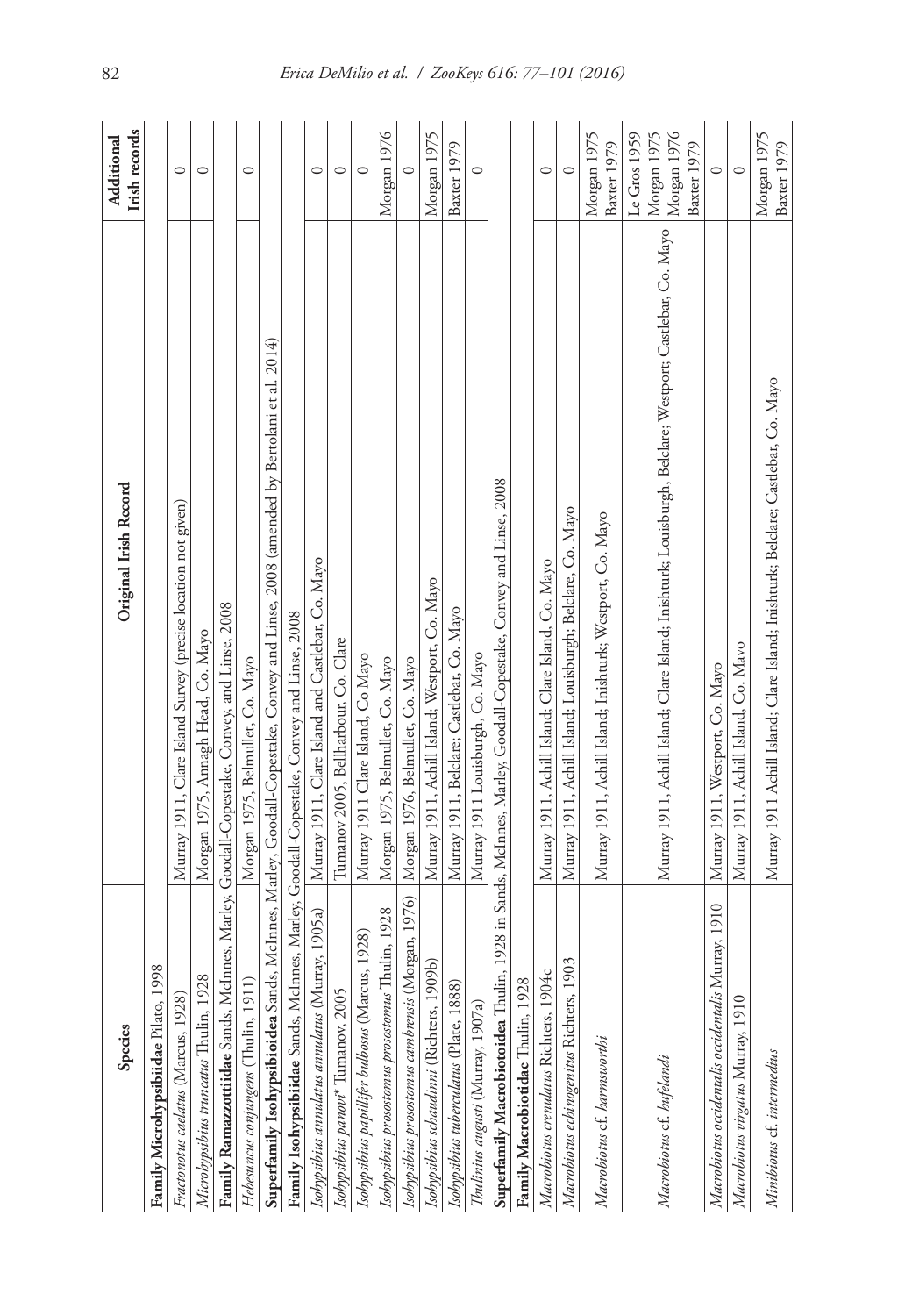| Species                                                  | Original Irish Record                | Irish records<br>Additional |
|----------------------------------------------------------|--------------------------------------|-----------------------------|
| (907b)<br>dramacrobiotus areolatus (Murray, 1            | Murray 1911 Achill Island, Co. Mayo  | Morgan 1976                 |
|                                                          | Murray 1911, Clare Island, Co. Mayo  | Le Gros $1959$              |
| Paramacrobiotus richtersi* (Murray, 1911)                |                                      | Morgan 1976<br>Morgan 1975  |
| Family Murrayidae Guidetti, Rebecchi and Bertolani, 2000 |                                      |                             |
| Vlurrayon hastatus (Murray, 1907a)                       | Murray 1911, Achill Island, Co. Mayo |                             |
| Murrayon hibernicus* (Murray, 1911)                      | Murray 1911, Achill Island           |                             |
| Total= 35 taxa                                           |                                      |                             |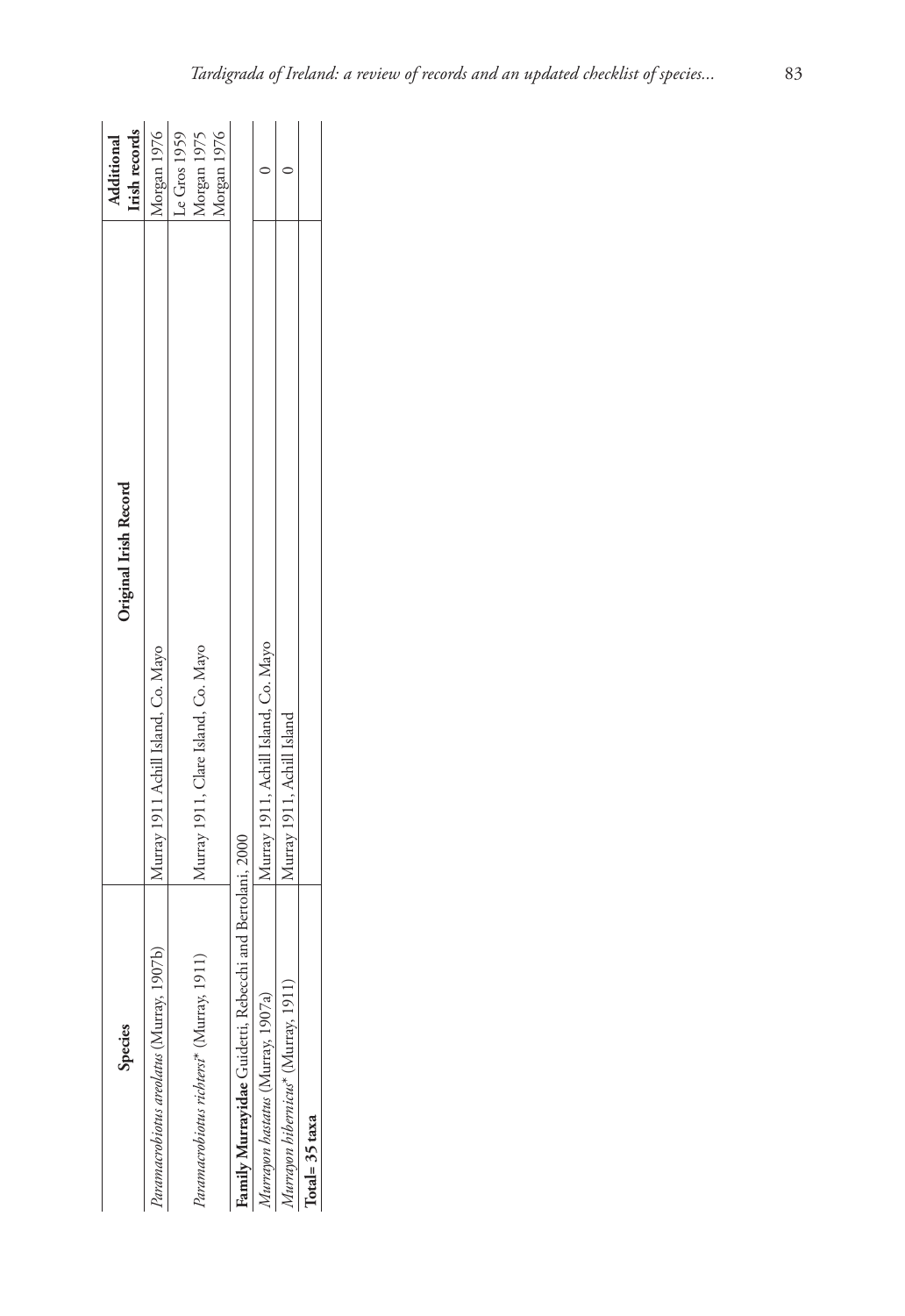Clare Island and other nearby locations on mainland County Mayo. Four of these were new species. Unfortunately, while some of Murray's other collections survive (see van der Land 1966, Greaves 1996, Dastych et al. 1998), his Clare Island material has not, and so re-examination of his collected specimens is not possible.

Murray (1911) collected both heterotardigrades and eutardigrades during the survey. All ten heterotardigrades recorded are Echiniscoidea (Table 1A). The only marine species was *Echiniscoides sigismundi* M. Schultze, 1865 (Echiniscoididae). Murray noted that his single specimen, obtained from sediment washed from seaweed, was morphologically different from both the description of *Ech. sigismundi* by Schultze (1865) and the material of Richters (1909a). Once considered to be a single cosmopolitan species, Kristensen and Hallas (1980) recognized *Ech. sigismundi* as a species complex that shows variation particularly in cuticular structure, claws, and gamete morphology over geographical area. Compared to the amended definition of *Ech. sigismundi sensu stricto* by Kristensen and Hallas (1980), Murray's specimen differed in claw arrangement with seven claws on leg pair IV, as opposed to the typical 8–10 claws on pair IV. This claw configuration can indicate *Ech. sigismundi groenlandicus* Kristensen and Hallas, 1980 but Murray (1911) also noted that his specimen had unusually large spines (25µm length) at the cirrus A position, large sense organs on leg pair four, and translucent papillae on the dorsum and body sides. This combination of features set Murray's specimen apart from all known subspecies of *Ech. sigismundi*. As the original specimen cannot be re-examined, a more detailed diagnosis cannot be made, and this record should be added to the Irish checklist as *Echiniscoides* sp.

The nine other heterotardigrade species reported by Murray (1911) are Echiniscidae (see Kristensen 1987 for a review of the family), two of which were new species. The Clare Island report includes Murray's description of *Echiniscus militaris* Murray, 1911 from moss collected at a lakeshore in Castlebar, mainland Co. Mayo. The other new heterotardigrade, *Echiniscus columinis* Murray, 1911 was collected from the summit of Slievemore, a 671m mountain on Achill Island. In addition to the type, Murray also reported three forms that he suspected were related to *E. columinis*, but differed from the new species in lacking one or more of the lateral filaments and having different lengths of the filament in the Cd position. *E. militaris* and *E. columinis* have not undergone any taxonomic change, and are included in our Irish checklist as originally described by Murray.

Murray (1911) recorded *Echiniscus testudo* (Doyère, 1840) from Castlebar, Co. Mayo. He noted that the Irish *E. testudo* lacked filament B and exhibited a finer granulation than original figures of the type, yet the original text describing the type population stated that most specimens also lacked filament B. This species has been reported as showing variation in the arrangement of the lateral filaments (Ramazzotti and Maucci 1983). This variation in appendages reported by Murray for *E. columinis* and *E. testudo* is common among *Echiniscus* species, such as those in the *E. blumicanadensis* series (Guil 2008). The difficulties in identifying individuals of such species is further complicated by the lack of supporting genetic data for the delineation of species in these series (Guil and Giribet 2009). There is a possibility that similar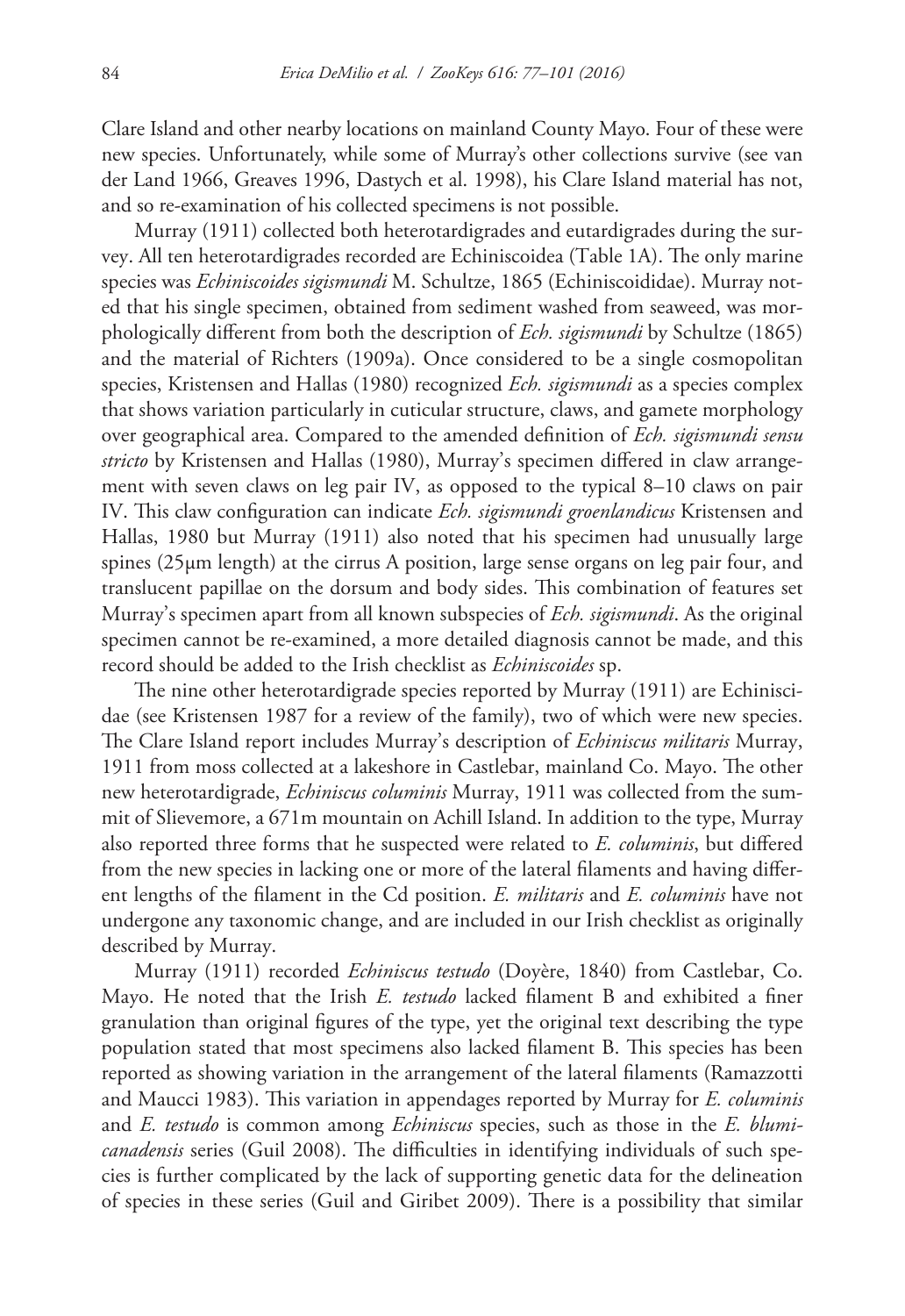results might be seen in other *Echiniscus* species groups. Murray's record for *E. testudo* is included in our list without any reference to the arrangement of the lateral appendages as the varieties '*trifilis*' (lacking lateral B) and '*quadrifilis*' (with lateral B) are not considered valid subspecies.

Other heterotardigrades that were recorded by Murray (1911) as *Echiniscus* C. A. S. Schultze, 1840 species were later moved to other genera of Echiniscidae mainly as a result of differences in the configuration of the dorsal cuticular plates. Murray recorded *Echiniscus suillus* (Ehrenberg, 1853) from four Mayo locations (two on Achill Island, two on the mainland). The genus *Pseudechiniscus* was erected by Thulin (1911) and more recently emended by Kristensen (1987). The species *suillus* was moved to this genus, which contains many morphologically similar species including the *P. suillus* complex. The species in this complex can be very difficult to identify, even using modern criteria (Fontoura and Morais 2011). *Pseudechiniscus* has recently been included in an integrative taxonomic study by Vecchi et al. (in press). Their morphological and molecular data provided evidence for emending *Pseudechiniscus*, and the movement of some species (not *suillus*) into a new genus. Murray (1911) provided no notes for his record of this species, so the exact identity remains unclear and should be added to the Irish checklist as *Pseudechiniscus* cf. *suillus*.

Murray (1911) recorded *Echiniscus gladiator* (Murray, 1905a) and its variety *exarmatus* (Murray, 1907a). A single individual of the type was collected from Achill Island while *exarmatus* was noted as abundant among three sampling sites, including Clare Island. Thulin (1928) described the genus *Hypechiniscus* into which he moved both *E. gladiator* and the *exarmatus* variety. Kristensen (1987) favoured species rank for *exarmatus* as a result of its dissimilar claw morphology, and this ranking is now accepted (Guidetti and Bertolani 2005). These two records are included in the Irish checklist as *Hypechiniscus exarmatus* and *H. gladiator gladiator* in order to specify the type from three subspecies described by Iharos (1973).

The last three heterotardigrade records by Murray (1911) from the Clare Island Survey underwent later re-identification by Marcus (1936). Based on the literature, Marcus (1936) moved all Murray's records for *Echiniscus granulatus* (Doyère, 1840) to *E. trisetosus* Cuénot, 1932, and synonymised *Echiniscus crassus* Richters, 1904a with *E. granulatus.* Also based on literature, Marcus (1936) deemed Murray's northern hemisphere specimen of *Echiniscus intermedius* Murray, 1910 (=*Bryochoerus intermedius intermedius*) to be *E.* (*Bryodelphax*) *parvulus* (Thulin, 1928). While Thulin (1928) had previously erected the genus *Bryodelphax* for the species *parvulus*, Marcus (1936) only recognized *Bryodelphax* as a subgenus and continued to refer to the species as *E.*(*B*)*. parvulus*. Both *Bryodelphax* and *Hypechiniscus*, remained as *Echiniscus* subgenera until re-elevated to genera (see: Ramazzotti and Maucci 1983; Kristensen 1987). Using Marcus' (1936) interpretation for the three species identified by Murray (1911), we include, *Echiniscus trisetosus*, *E. granulatus* and *Bryodelphax parvulus* in the Irish checklist.

Murray recorded twenty-five eutardigrade species in the Clare Island Survey (Table 1B). Within Apochela, for over 150 years the genus *Milnesium* Doyère, 1840 was considered monospecific, despite a large degree of morphological variation observed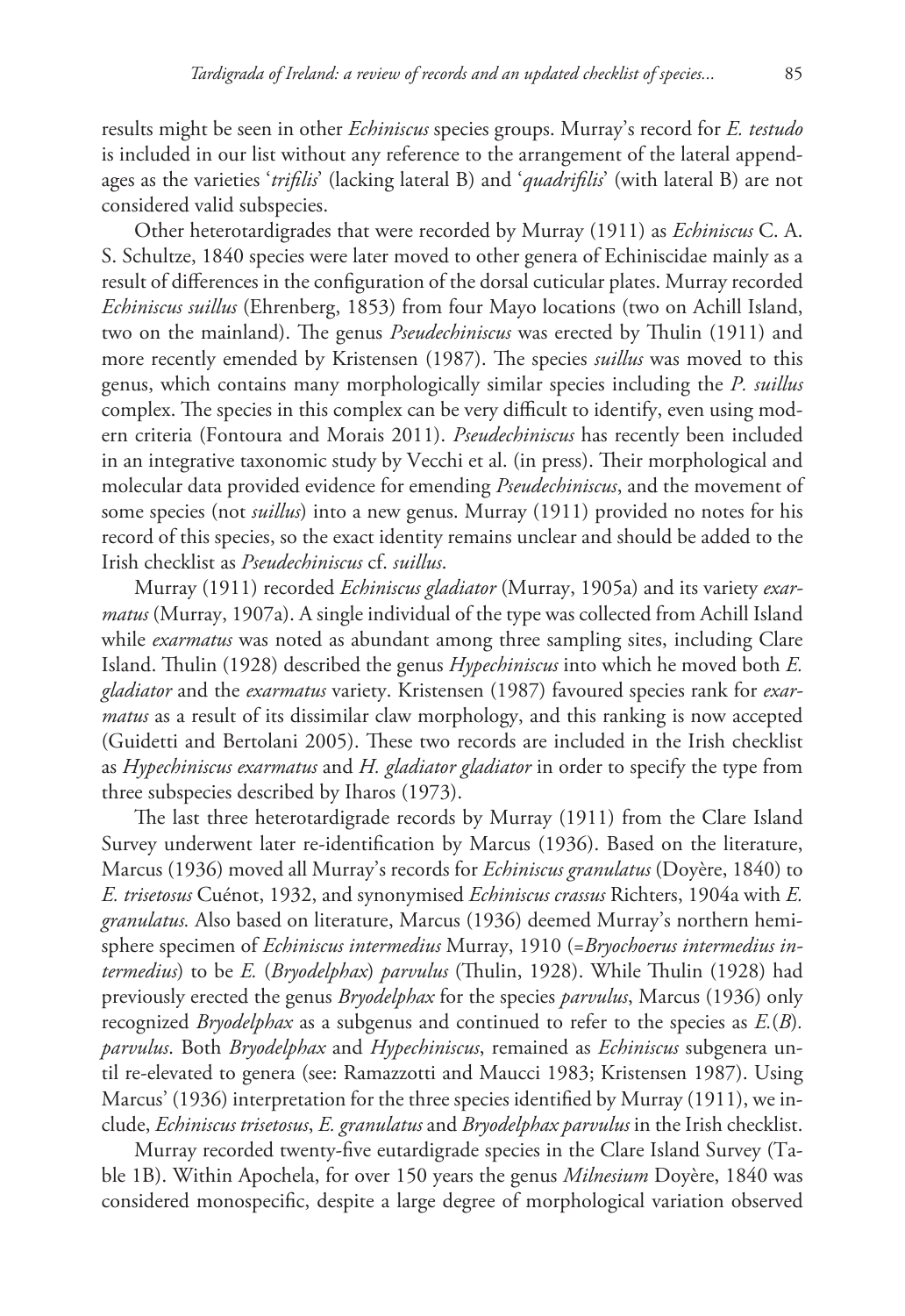across the highly cosmopolitan distribution of *M. tardigradum*. As a result of the newly recognized diversity within the genus (e.g. Tumanov 2006, Michalczyk et al. 2012a), historical records for '*Milnesium tardigradum'* that lack notes on taxonomic features currently in use for species identification, require further confirmation. Murray (1911) states that the Irish *M. tardigradum*, collected from four separate sampling sites, had three points on each of the secondary claws of all legs (i.e. a claw formula of [3-3]–[3- 3]). With great foresight, Murray recognized that it would be important to note this, as he suspected that the variation in claw morphology in *Milnesium* might subsequently be used in the delineation of new taxa; though he was likely thinking in terms of distinguishing local varieties rather than distinct species. Unfortunately, no further details for the *Milnesium* specimens were included in his description, yet on the basis of the claw configuration it can be concluded that Murray's Irish specimens are not *M. tardigradum sensu stricto* or its subspecies and so this record must be listed in our Irish checklist as *Milnesium* sp. sensu Michalczyk et al. (2012a, 2012b) and Morek et al. (2016).

The rest of Murray's eutardigrade records are for Parachela. Following the convention of the time, Murray ascribed these species to only two long-standing genera, *Diphascon* Plate, 1888, differentiated by the presence of a flexible pharyngeal tube, or *Macrobiotus* C.A.S. Schultze, 1834. However, under the most current taxonomic scheme (Guidetti and Bertolani 2005, Degma and Guidetti 2007, Degma et al. 2015) including the amendments of Bertolani et al. (2014), twelve parachelan genera are represented in Murray's (1911) Clare Island collection (Table 1B).

The specimens recorded by Murray (1911) as *Diphascon* species were: *D. angustatum* Murray, 1905a, *D. chilenense* Plate, 1888 and *D. scoticum* Murray, 1905b. This genus has been considerably revised in recent years, and is now placed within the family Hypsibiidae Pilato, 1969, with a number of subfamilies including: Diphasconinae Dastych, 1992 and Itaquasconinae Bartoš in Rudescu, 1964, into which Murray's (1911) taxa fall. Pilato (1987) recognized major divergence in the details of the buccalpharyngeal apparatus and separated three additional genera from *Diphascon*: *Hebesuncus*, *Mesocrista*, and *Platicrista*. The two subgenera (from Pilato 1987): *Diphascon* and *Adropion* have now been elevated to genera (Bertolani et al. 2014). From Murray's (1911) work, *Diphascon chilenense* now comes under the Diphasconinae and the genus name remains unchanged. However, this species is a member of the "*alpinum-pingue* group" and it is important to note that the lack of detail in original species descriptions for this group has made later identifications difficult. Several authors have discussed these difficulties (e.g. Dastych 1984, McInnes 1995, and Pilato and Binda 1977, 1998, 1999), with Pilato and Binda (1977, 1998) re-describing members of this group (*D. alpinum* Murray, 1906a, *D. chilenense*, *D. pingue* and *D. pinguiforme* Pilato and Binda, 1998). As Murray (1911) did not provide notes on his Irish *D. chilenense* material we cannot interpret the correct species diagnoses. It is possible the Clare Island *D. chilenense*, collected only from the summit of Croaghmore [Knockmore] (462m), was a similar species within the species-group. Murray's (1905a) "*D. angustatum*" was used by Pilato (1987) to erect the genus *Platicrista*, within the subfamily Itaquasconinae,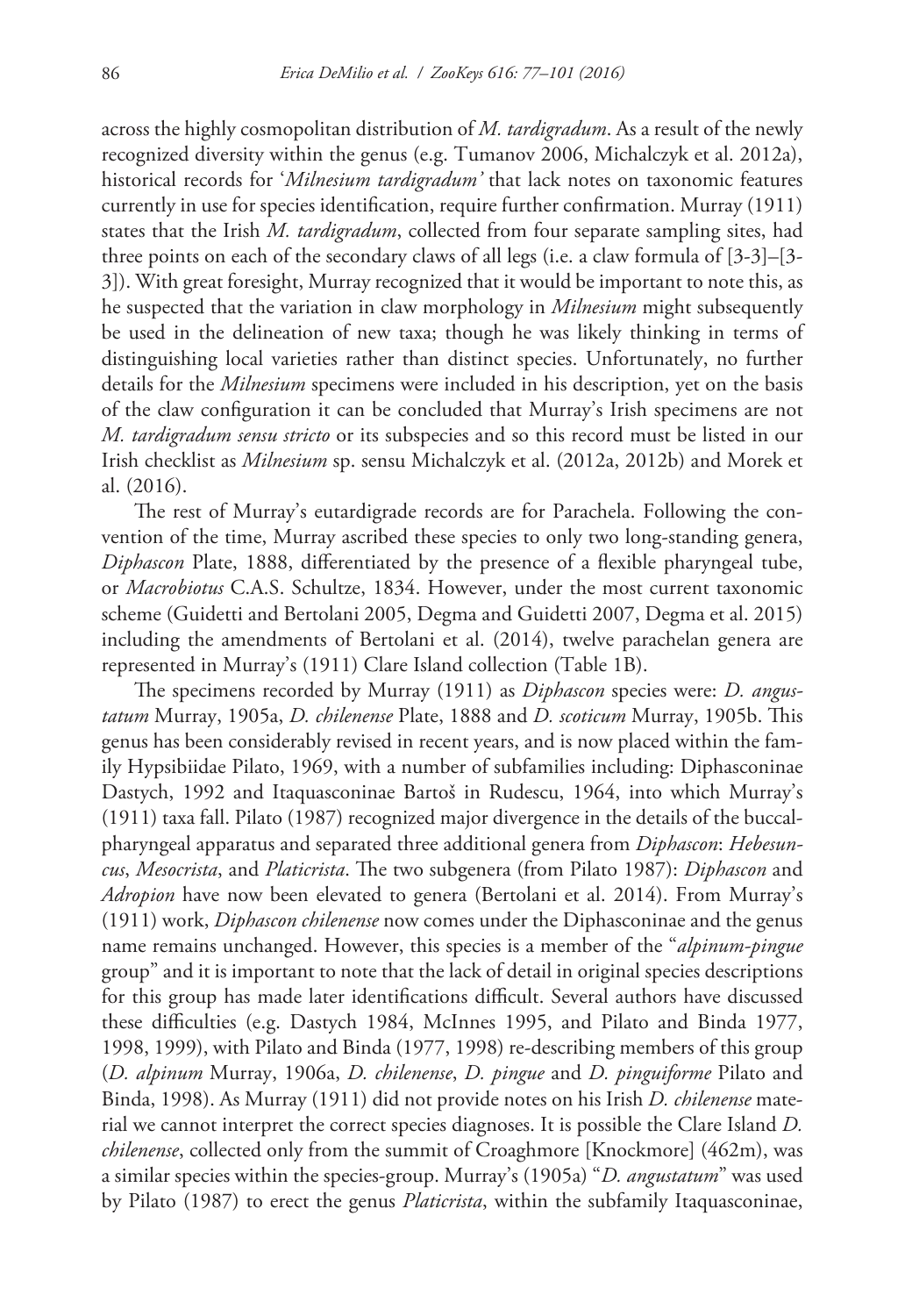and is the genus type. Therefore, Murray's (1911) reference is now, with the corrected suffix, *P. angustata*. The third species "*D. scoticum*" Murray, 1905b has become the genus type for *Adropion*, and is now *Adropion scoticum scoticum*. As a result of the above amendments, we are modifying Murray's (1911) *Diphascon* records for the Irish checklist to be: *D.* cf. *chilenense*, *Adropion scoticum scoticum* and *Platicrista angustata.*

Of the twenty-two other species attributed to *Macrobiotus* that were recorded by Murray (1911) for the Clare Island Survey, only six remain in that genus today. Some of these taxa have been repositioned several times. Four of Murray's (1911) records were: all three of Richters' (1900) *Macrobiotus ornatus* Richters, 1900 varieties (i.e. s*pinnifer*, *spinosissimus*, and *verrucosu*s) from western Ireland (Murray 1911), and *Macrobiotus scabrosus* Murray, 1911, which Murray (1911) described from Clare Island itself. These species have been associated to the genera *Calohypsibius* Thulin, 1928 and *Microhypsibius* Thulin, 1928. Initially, Thulin (1911) re-instated *Hypsibius* Ehrenberg, 1848 and moved both "*M. ornatus*" and "*M. scabrosus*" into this genus, and raised "*M. ornatus* v. *verrucosus*" to species rank ("*H. verrucosus*"). Upon further consideration of the type material, Thulin (1928) erected the genus, *Calohypsibius*, with *C. ornatus* as the genus type, into which the species "*H. ornatus*", "*H. scabrosus*", and "*H. verrucosus*" were moved. According to Marcus (1936) *Calohypsibius* was a sub-genus and as Richters' (1900) failed to designate which of the three described varieties of *ornatus*  was the type specimen, nominated *spinnifer* for this position. More recently, Pilato (1969) upheld the validity of *Calohypsibius* as a genus, and proposed its placement into a new family, Calohypsibiidae Pilato, 1969 (amended by Bertolani et al. 2014). Pilato (1989) and Pilato et al. (1989) further discussed the wide variation of morphologies reported for *C. ornatus*, and the associated varieties, and the resulting need for taxonomic revision of the species. Pilato (1998) erected the genus *Fractonotus* (in the family Microhypsibiidae Pilato, 1998) for the species *caelatus*, as the claws were determined to be closer to that of *Microhypsibius* Thulin, 1928 than of *Calohypsibius* Thulin, 1928. From Murray's (1911) list, in Marcus' (1936) opinion Murray misinterpreted "*M. ornatus* v. *verrucosus*", which he moved to "*Hypsibius* (*Calohypsibius*) *ornatus* v. *caelata* Marcus, 1928". This subspecies has subsequently been elevated to species and moved to the genus *Fractonotus*. Marcus (1936) also concluded from the literature that Murray's (1911) species "*scabrosus*" was actually "*M. ornatus* v. *verrucosus*" moving it to "*Hypsibius* (*Calohypsibius*) *verrucosus*". Following these revisions, we are adding Murray's (1911) records for these taxa to the Irish checklist as: *Calohypsibius ornatus* (Richters, 1900) (from "*Macrobiotus ornatus* var. *spinnifer*" and "*Macrobiotus ornatus* v. *spinosissimus*" (no longer considered valid subspecies: see: Bartoš, 1940)); *Calohypsibius verrucosus* (Richters, 1900) (from "*Macrobiotus scabrosus* sp. nov."); and *Fractonotus caelatus* (Marcus, 1928).

Four of the "*Macrobiotus*" taxa Murray (1911) recorded have been moved into the genus *Isohypsibius* Thulin, 1928. These are: "*M. annulatus* Murray, 1905a"; "*M. schaudinni* Richters, 1909b"; "*M. tuberculatus* Plate, 1888"; and "*M. papillifer* Murray, 1905a". Murray's (1911) record of "*M. papillifer*" from Clare Island was not for the type itself, but a variety that he had previously encountered in Scotland, though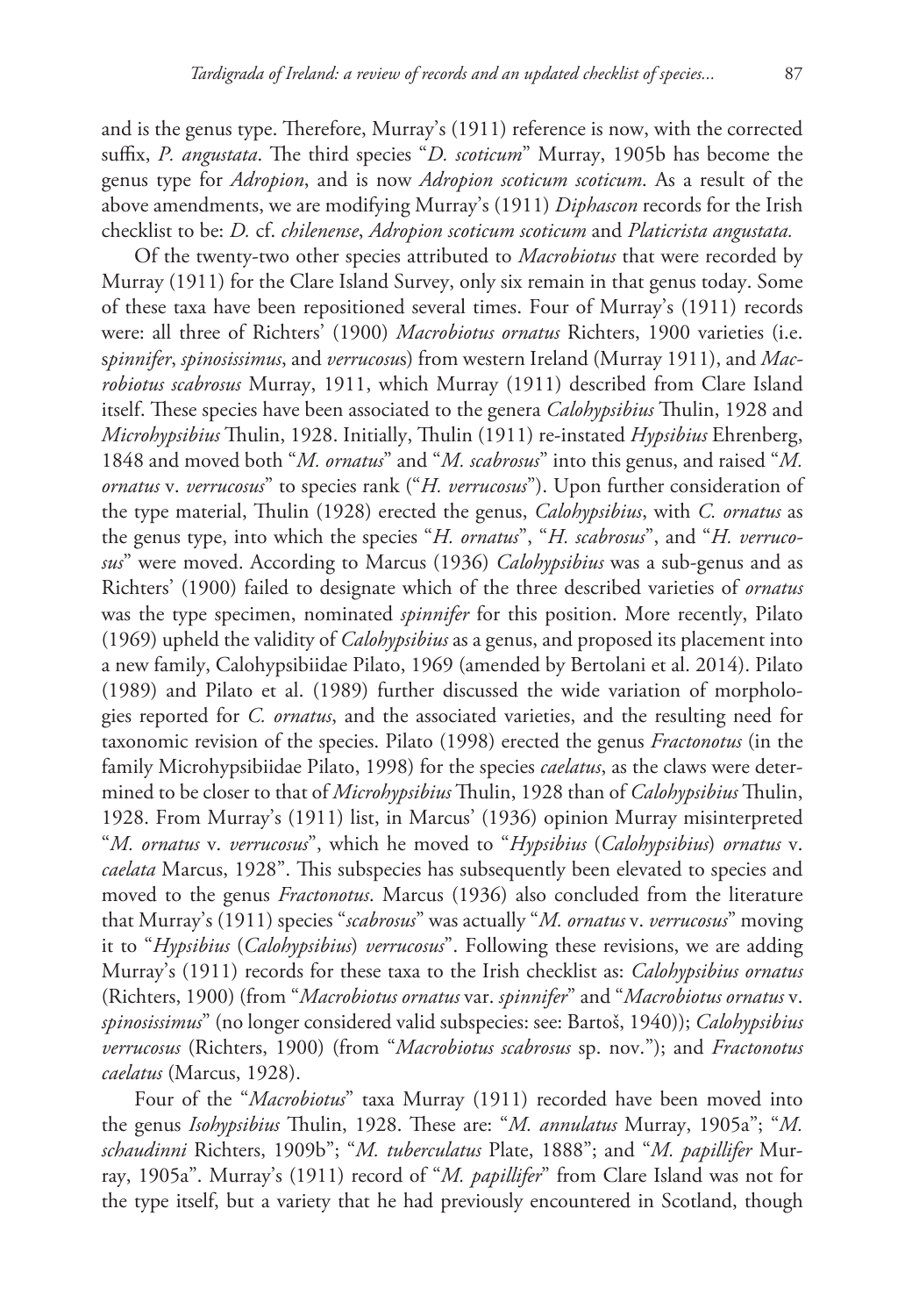had not described. Marcus (1936) elevated this to subspecies but reduced the genus to subgenus: "*Hypsibius* (*Isohypsibius*) *papillifer bulbosus* Marcus, 1928". *Isohypsibius* has been returned to generic ranking (Pilato 1969), and is now the most speciose genus of family Isohypsibiidae, Sands, McInnes, Marley, Goodall-Copestake, Convey, and Linse, 2008. We include in the Irish checklist the four taxa from Murray's (1911) list as: *Isohypsibius papillifer bulbosus*, *I. annulatus annulatus*, *I. schaudinni* and *I tuberculatus*.

Another of Murray's (1911) Clare Island '*Macrobiotus*' records, that for "*M. augusti* Murray, 1907a", is also now in the family Isohypsibiidae. There has been much confusion about "*augusti*", which is detailed in Bertolani et al. (1999) and Bertolani (2003). In summary, Thulin (1928) moved "*Macrobiotus augusti*" into the genus *Isohypsibius* and Marcus (1929) from the literature re-described the species as *Hypsibius* (*I.*) *augusti*, adding characters that were not present in the type specimen. Subsequent use of erroneous re-descriptions of the species by later authors perpetuated the confusion (for details see also Marley et al. 2008). The genus *Pseudobiotus* Nelson, 1980 in Schuster et al. 1980, with the genus type *Pseudobiotus augusti*, was established upon such a re-description. Later re-examinations of "*Macrobiotus augusti*" type material led Nelson et al. (1999) to re-describe *Pseudobiotus* with the designation of a different type species, and Bertolani et al. (1999) to move "*augusti*" to the genus *Thulinia* Bertolani, 1982 (NB. Bertolani (2003) substituted the genus name with *Thulinius*, as *Thulinia* was already in use for a genus of trematodes). Thus, we are adding Murray's (1911) record for "*Macrobiotus augusti*" to the Irish taxa as: *Thulinius augusti* (Murray, 1907a).

Two of Murray's (1911) "*Macrobiotus*" records are now *Hypsibius* species. Murray (1911) recorded both "*Macrobiotus lacustris* Dujardin, 1851" and "*Macrobiotus arcticus* Murray, 1907b" from multiple Clare Island Survey sites. Thulin (1911, 1928) and Marcus (1936) agreed that *M. lacustris* was synonymous with *Hypsibius dujardini* (Doyère 1840). This species is now known to be morphologically very similar to others in the *convergens-dujardini* complex (Miller et al. 2005, Kaczmarek and Michalczyk 2009). As Murray (1911) made no descriptive notes on his specimens we include this record in the Irish checklist as: *Hypsibius* cf. *dujardini*. The second species, "*M. arcticus*", was initially described by Murray (1907b) from juveniles and eggs collected from Prince Charles Foreland, Franz Josef Land and Loch Ness (Scotland), noting that the eggs were similar to "*Macrobiotus hastatus*", but he later emended the description with details of adult animals and similar eggs found at Cape Royds (Antarctica) (Murray 1910). The later were *Acutuncus antarcticus* (Richters, 1904b) (see: Dastych 1991), leaving "*M. arcticus*" with scant information and inadequate data for species identification (Dastych 1991). However, Thulin (1911) transferred "*arcticus*" into *Hypsibius*, and despite the shortcomings of the original description (see: Dastych 1991), the species is still valid. We include *M. arcticus* in the Irish checklist as: *Hypsibius arcticus*.

The remaining nine species from Murray's (1911) Clare Island list are all from the superfamily Macrobiotoidea. Only six now remain in the genus *Macrobiotus* as originally recorded: *M. crenulatus* Richters, 1904c; *M. harmsworthi* Murray, 1907b; *M*. *hufelandi* C. A. S. Schultze, 1834; *M. echinogenitus* Richters, 1903; *M. occidentalis*  Murray, 1910; and *M. virgatus* Murray, 1910. *Macrobiotus hufelandi* and *M. harms-*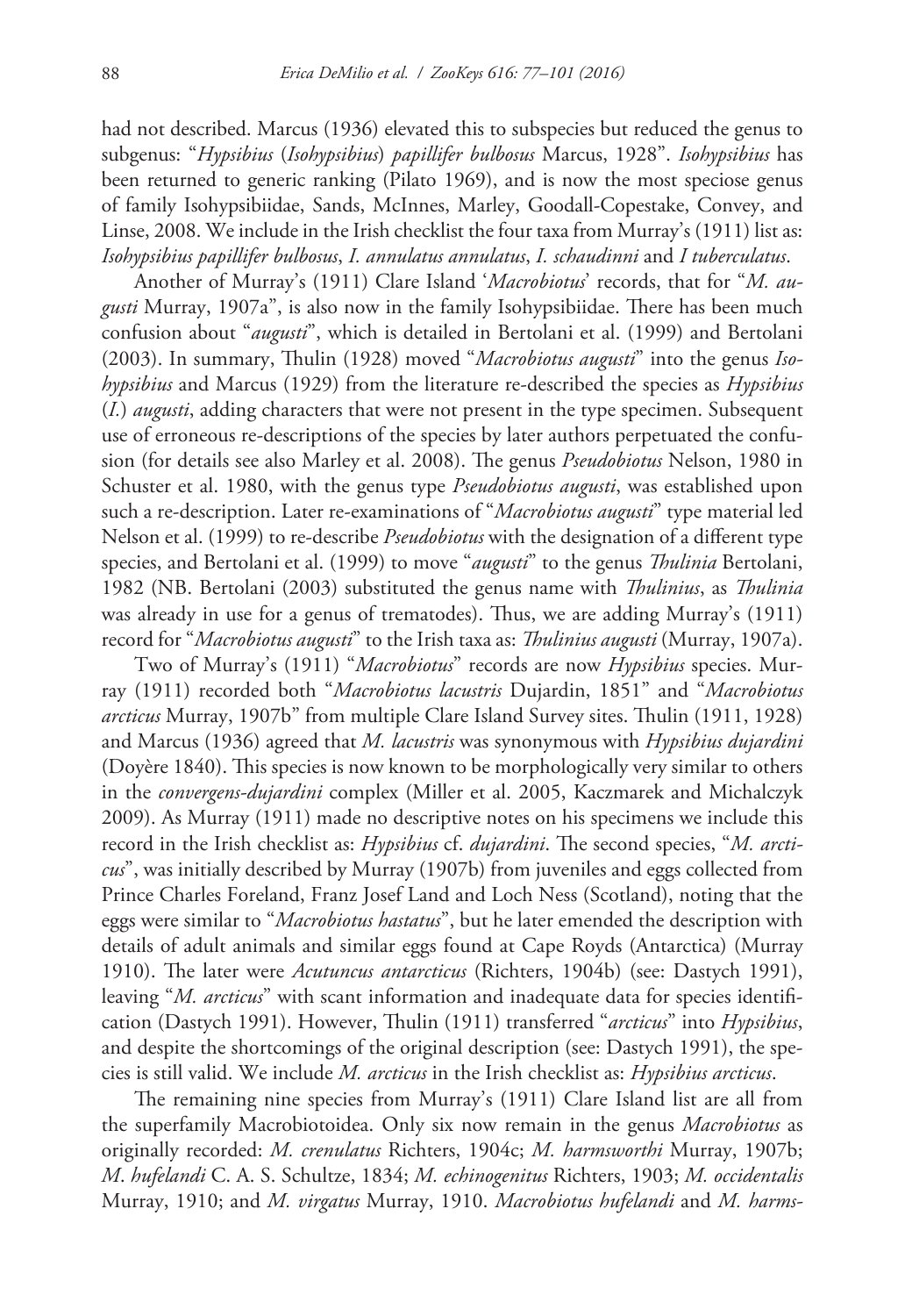*worthi* are now known to represent large species-groups. It is notoriously difficult to differentiate between species within these groups, even with modern microscopy, and identification usually requires observation of the egg (Bertolani and Rebecchi 1993). Therefore, the records for these species can at present only be listed as *Macrobiotus* cf. *hufelandi* and *M.* cf. *harmsworthi*. However, the position of the *Macrobiotus harmsworthi* group in the genus *Macrobiotus* will soon be revised as a result of new morphological and molecular analyses (Vecchi et al. in press). Murray's (1911) records for *M. crenulatus*, *M. echinogenitus*, *M. occidentalis*, and *M. virgatus* remain unchanged in the Irish checklist. In addition to these records, Murray (1911) collected an egg with an embryonic tardigrade within. He was not able to identify this further than '*Macrobiotus* species' and his notes and figures do not provide for a definitive conclusion. This record has been omitted from our Irish checklist.

Three of Murray's (1911) records have been transferred from *Macrobiotus* into other Macrobiotidae genera. One of these, "*Macrobiotus intermedius* Plate, 1888", became the type species for the genus *Minibiotus* differentiated by Schuster et al. 1980 from *Macrobiotus* by a lack of peribuccal lamellae and an enclosing egg membrane. Recognizing some difficulties with the original diagnoses, including the fact that not all *Minibiotus* eggs share this membrane, the genus and the species *intermedius* were redescribed by Claxton (1998). Her study also discussed a species group within *Minibiotus* of morphologically similar adults that includes "*intermedius*". As Murray (1911) did not provide morphological notes on his "*Macrobiotus intermedius*" specimens, this record must be listed as *Minibiotus* cf. *intermedius*.

The two other species, recorded from Clare Island itself, *Macrobiotus areolatus* Murray, 1907b and *Macrobiotus richtersi* Murray, 1911 (Murray 1911) have been moved into the genus, *Paramacrobiotus* by Guidetti et al. (2009) based upon combined morphological and molecular evidence. Murray's (1911) "*richtersi*", described from a salt marsh on Clare Island, was used as the type species for the new genus. In addition to the type, Murray (1911) also recorded a variety of "*richtersi*" from the mainland, which differed from the type mainly in the formation of the egg processes and in the relative lengths of the macroplacoids. This variety was not recorded in Ireland subsequently and we have omitted it from our Irish checklist. *Paramacrobiotus areolatus* and *P. richtersi* are included, however integrative analyses by Guidetti et al. (2015) of *P. richtersi* specimens from the type location on Clare Island and various Italian localities suggest the presence of a cryptic species complex, highlighting the potential importance of integrated taxonomy, incorporating alpha taxonomy and DNA-barcoding, in future identifications of this species.

The last two of Murray's (1911) records, *Macrobiotus hastatus* Murray, 1907a and *Macrobiotus hibernicus* Murray, 1911, have been moved into the genus *Murrayon* Bertolani & Pilato, 1988, which was named in honour of James Murray. The "*hastatus*" species, described by Murray from material collected during the Scottish Loch Survey (Murray 1905a, 1907a) was moved into *Murrayon* at the time of the creation of the genus (Bertolani and Pilato 1988). The species "*hibernicus*", which was described during the Clare Island survey from a tarn on Slievemore, Achill Island (Murray 1911),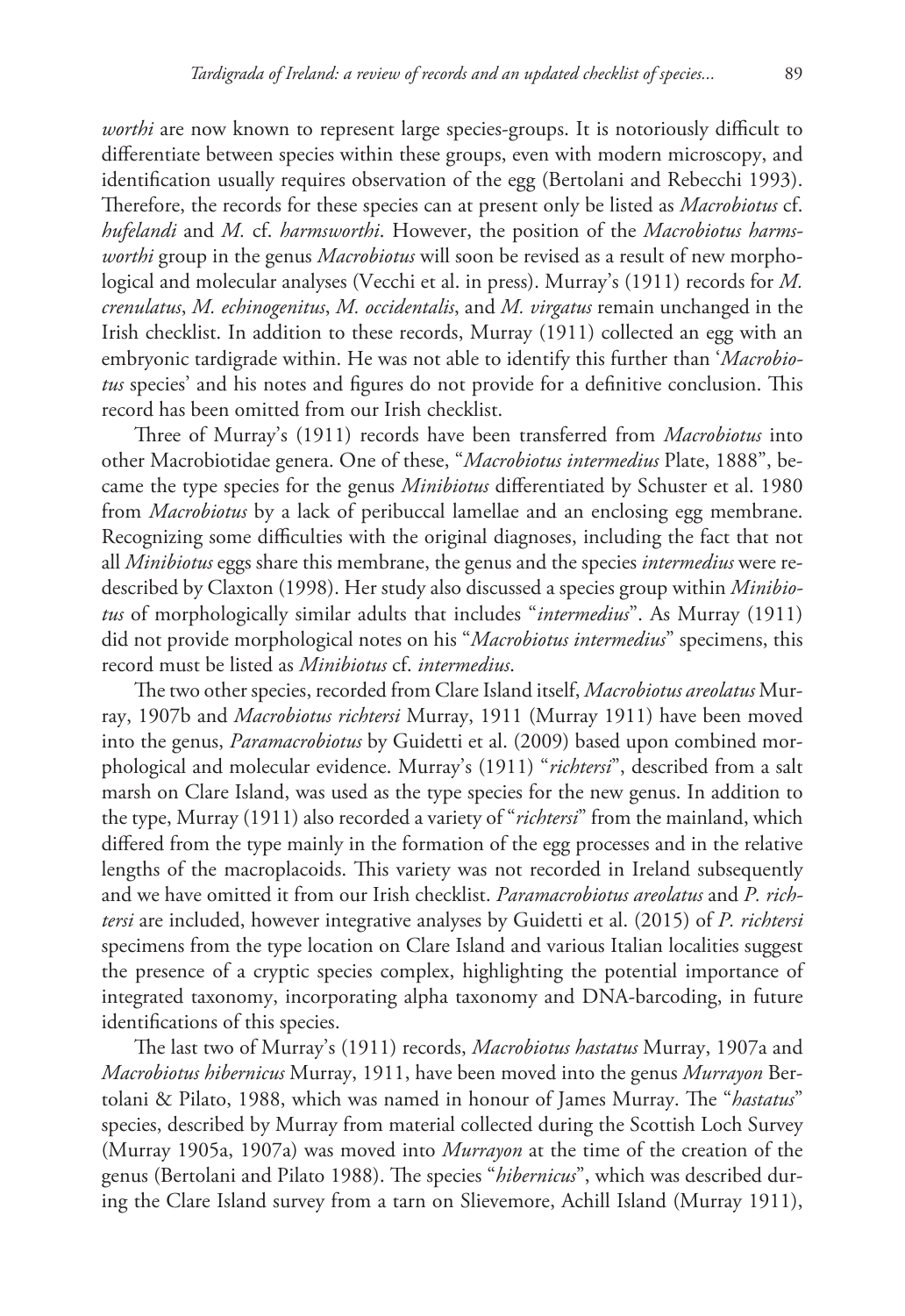was moved later by Guidetti (1998) following a reanalysis of material from Italy and Greenland. A detailed comparison of the cuticular structure and claw formation of some genera of Macrobiotidae led Guidetti et al. (2000) to suggest the split of the family into two subfamilies, Macrobiotinae and Murrayinae with *Murrayon* as the type genus for the latter. Further phylogenetic analysis using morphological and molecular data by Guidetti et al. (2005) gave further support for the division of the Murrayinae line from other macrobiotid taxa. The group was then raised to family level (Murrayidae Guidetti, Rebecchi and Bertolani, 2000). Although recent molecular evidence suggests that Murrayidae may be polyphyletic, no morphological support has yet been found (Bertolani et al. 2014). We include Murray's (1911) two species in the Irish Checklist as: *Murrayon hibernicus* and *Murrayon hastatus*.

### **Records by later authors**

Following Murray's (1911) work for the original Clare Island Survey, the study of tardigrades was neglected in Ireland. No further references to Tardigrada in Ireland can be found in the literature until Crisp and Hobart's (1954) investigation into the distribution of *Echiniscoides sigismundi* on Irish and British coasts. This paper (Crisp and Hobart 1954) was the first strictly ecological study on tardigrades in Ireland, which identified the host, zonation, and seasonal variables of *Ech. sigismundi* at several sites around the Irish coast. *Echiniscoides sigismundi* was recorded from beaches in counties: Waterford, Cork, Kerry, Sligo, Leitrim, and Donegal, suggesting a widespread distribution of the species on Irish intertidal shores. The authors (Crisp and Hobart 1954) did not comment in detail on the morphology of Irish specimens beyond that these matched well with the original description. The differing morphology of the *Echiniscoides sigismundi* specimens of Murray (1911) to those of Crisp and Hobart (1954) supports the inclusion of two separate *Echiniscoides* records in the Irish checklist. As none of the known subspecies had been described at the time of Crisp and Hobart's (1954) study and no variation was reported, it cannot be certain which subspecies they encountered and so is accounted for in the Irish the checklist as *Ech. sigismundi* cf. *sigismundi*.

New species records for Ireland did not occur until Le Gros (1959), nearly fifty years after the Clare Island Survey. A small quantity of moss and lichen samples collected from Kilsallah, County Mayo, yielded five species of tardigrade, two of which had not been previously recorded. Le Gros' (1959) new additions, *Pseudechiniscus cornutus*  (Richters, 1907) and *Hypsibius spitzbergensis* (Richters, 1903) (originally described as *Diphascon spitzbergense*) were both later moved into new genera. *Pseudechiniscus cornutus* became the type species for the genus *Cornechiniscus* Maucci and Ramazzotti 1981 (revised by Kristensen (1987)), for those echiniscids belonging to what was then known as the '*Pseudechiniscus cornatus* group' of species possessing distinctive cirri A in the form of short, recurved spines and with particular features of the cuticular plates. *Hypsibius spitzbergensis* (or *Diphascon spitzbergense*) became the species type for the ge-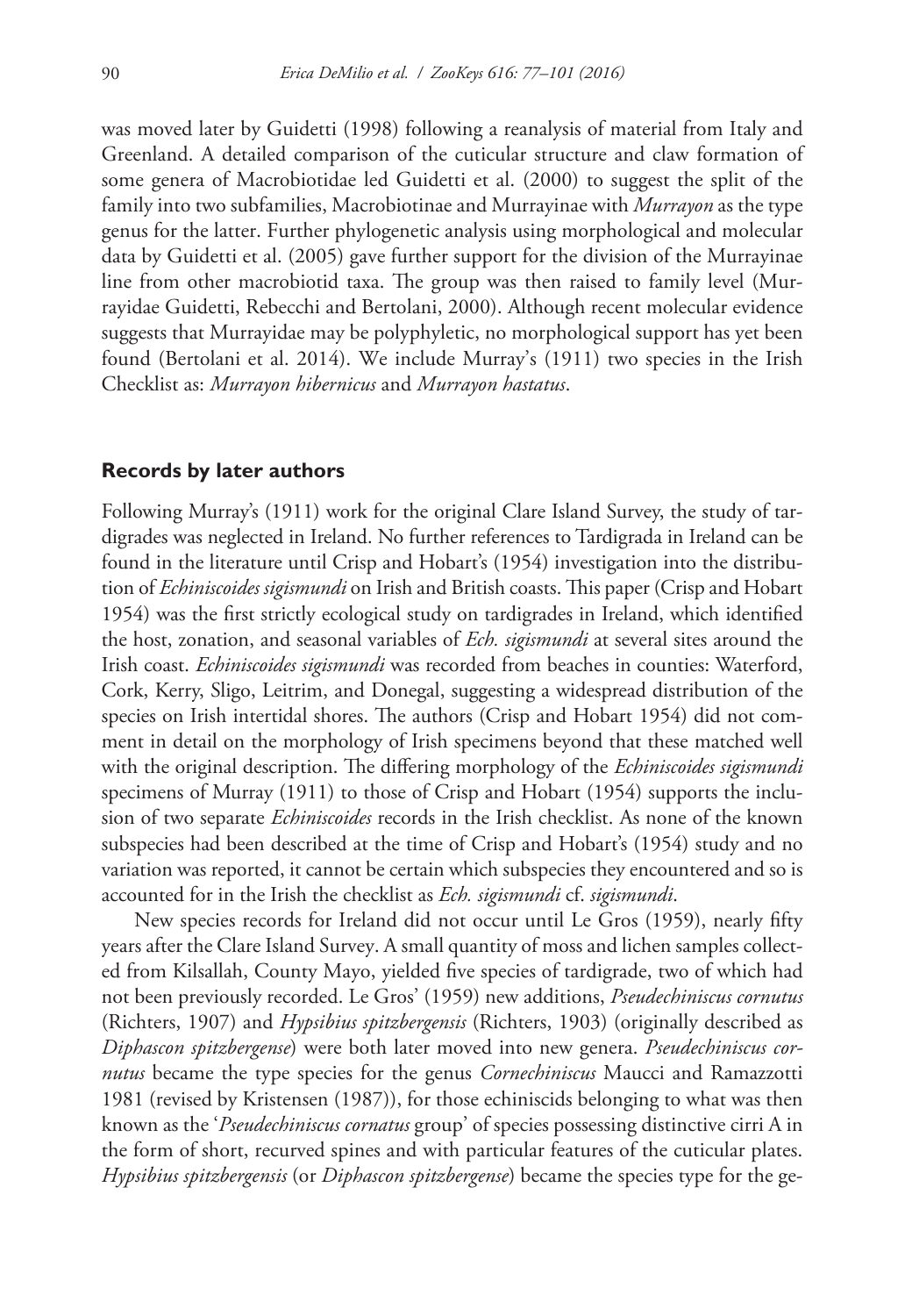nus *Mesocrista* Pilato, 1987. As a result, we include these records in the Irish checklist as: *Cornechiniscus cornutus* and *Mesocrista spitzbergensis*.

The heterotardigrade order, Arthrotardigrada, was not recorded from Ireland until Boaden's (1966) investigation of the interstitial fauna of the area surrounding Strangford Lough in County Down, Northern Ireland. *Batillipes mirus* Richters 1909b (Batillipedidae Ramazzotti, 1962) was the only tardigrade species reported by Boaden (1966), who found an unspecified number of individuals among fine sand from the northern end of the lough. The record for *B. mirus* was one among many other taxa from a variety of phyla, and there is no specific discussion of the tardigrade specimen.

Mitchell (1973) was next to make a new addition to the Irish fauna from samples of cherry tree bark from Avoca, Co. Wicklow. Mitchell (1973) recorded an unknown number of specimens, though certainly more than one, of '*Hypsibius* (*Diphascon*) *pinguis'* (i.e. *Diphascon pingue*). The species was later considered to belong to genus *Diphascon* (subgenus *Diphascon*) until the aforementioned amendments to Diphasconinae by Bertolani et al. 2014. Le Gros is acknowledged as confirming Mitchell's identification, though Mitchell (1973) noted that the Irish specimens have longer body lengths and narrower placoid rows than the original figures of Marcus (1936). There has been some uncertainty with the "*alpinum*-*pingue*" species group, as discussed above, and there is some possibility that Mitchell (1973) may have collected *D. pinguiforme*. Mitchell's (1973) notes on the width:length ratio of the pharyngeal bulb and larger body size are closer to the values given for the re-described *D. pingue* (Pilato and Binda 1998). However, slide pressure can change these ratios and as there was no figure or mention of the drop-shaped thickening between the buccal and pharyngeal tubes this record must remain questionable. We include this record in the Irish checklist as *D.* cf. *pingue*.

Along with Murray (1911), Clive Morgan has perhaps been the greatest contributor to the study of Tardigrada in Ireland. Morgan (1974) included Irish sites in a survey of the British Isles as part of his doctoral thesis research. These were given in Appendix II of Morgan's (1974) thesis as "Belmullet Peninsula" (four sites) and "Galway Bay" (seven sites). The Galway Bay sites, were listed as: "Aran Island" (assumed to be Inishmore judging by Figure 1 in Morgan 1976), Ardfry, Galway [City], Spiddal, and Mweenish Island, Co. Galway, and Finavarra and Doolin Point, [Co. Clare]. Morgan's (1974) thesis does not specify precisely which of the "Galway Bay" locations contained which species. His results (Morgan 1974; table 6) are for 14 taxa belonging to "Galway" (three species) or "Mayo" (eleven species and one variety). There is also an omission from the table corresponding to the notes on species distribution in the main text, as *Paramacrobiotus areolatus* (then *Macrobiotus areolatus*) was recorded from moss from Belmullet, Mayo but was not marked as present in the table's column for Mayo.

Further details on species locations are given in two of Morgan's subsequent works (Morgan 1975, 1976) in which the results from his thesis were published, and in Morgan and King's (1976) "Synopsis of the British Fauna-Tardigrada". Morgan (1975) states that the material for his notes on the Tardigrada from the Mullet Peninsula was obtained as part of the survey of the area conducted by the University of Reading (1971–1972), but this material was probably used as part of his doctoral research. Along with seven pre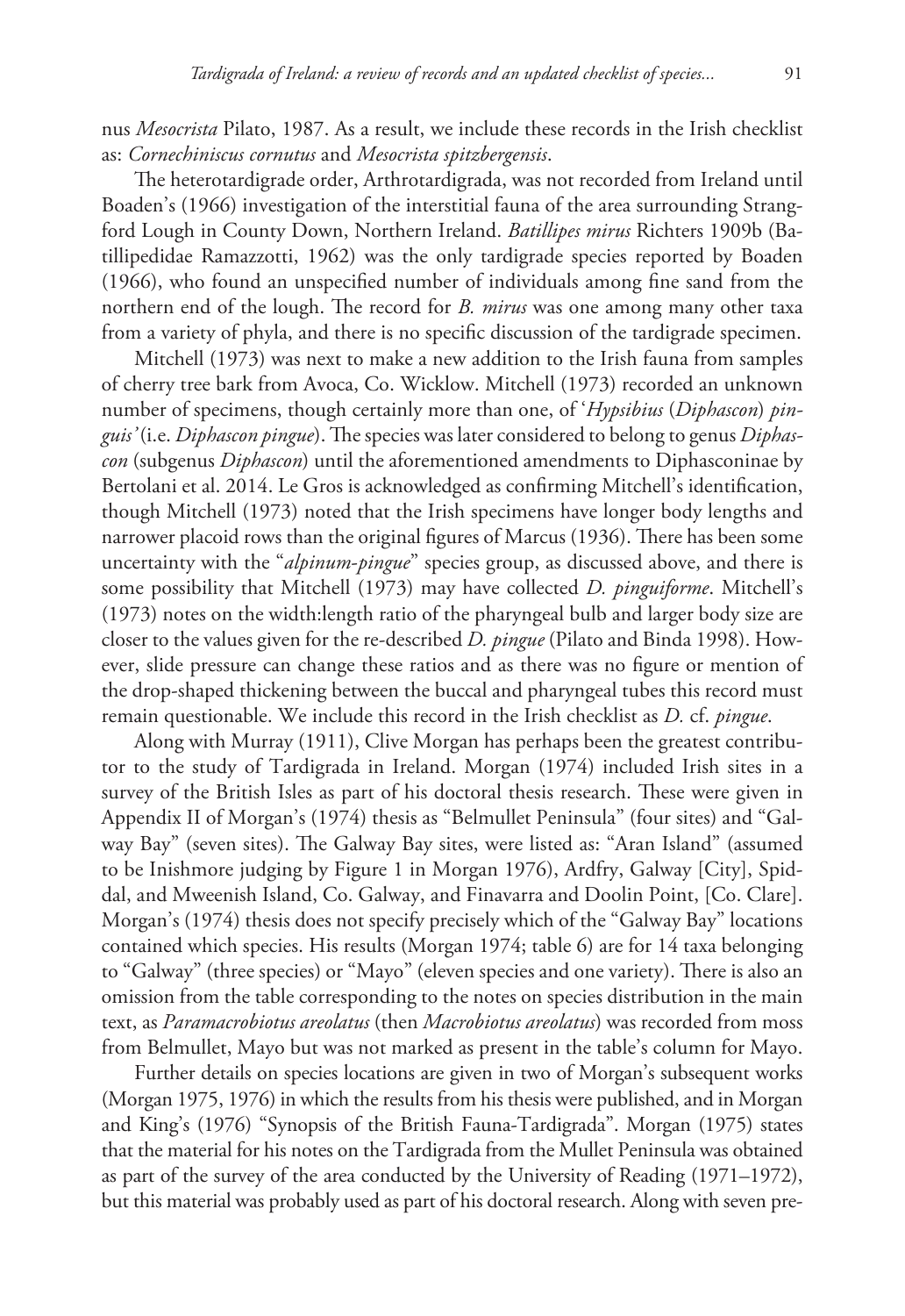viously reported species, with details on sampling sites and a key to the Irish species, Morgan (1975) added four new records for Ireland (identified in his thesis (Morgan 1974)) as: *Hypsibius* (*Diphascon*) *bullatus* (Murray, 1905b); *Hypsibius* (*Hypsibius*) *conjungens* Thulin, 1911; *Hypsibius* (*Isohypsibius*) *prosostomus* (Thulin, 1928); and, *Hypsibius* (*Calohypsibius*) *truncatus* (Thulin, 1928). All these subgenera have been elevated to genera. *Hypsibius* (*D.*) *bullatus* having a drop-shaped thickening on the bucco-pharyngeal tube was moved to *Diphascon* (*D.*) *bullatum* with the amended suffix, but has since moved to the genus *Pilatobiu*s Bertolani, Guidetti, Marchioro, Altiero, Rebecchi & Cesari, 2014, and the suffix corrected back to '*bullatus*'. *Hypsibius conjungens* was used as the type species for the genus *Hebesuncus* Pilato 1987. Morgan's (1975) record for *Hypsibius* (*Isohypsibius*) *prosostomus* has been elevated to the genus *Isohypsibius* and remains unchanged. The species "*truncatus*" had been the species type for the genus *Microhypsibius* Thulin 1928, but was suppressed by Marcus (1929) as *Hypsibius* (*Calohypsibius*) *truncates*. The genus *Microhypsibius* was later re-instated and re-described by Kristensen (1982) and since moved (along with the genus, *Fractonotus*) into the family, Microhypsibiidae Pilato 1998. We therefore, include Morgan's (1975) records in the Irish checklist as: *Pilatobius bullatus*, *Hebesuncus conjungens*, *I. prosostomus prosostomus* and *Microhypsibius truncatus*.

Further results from Morgan's earlier Irish collections were published in 1976 (Morgan 1976) along with data from mainland Britain and offshore islands. Only three species were recorded for "Galway" (Morgan 1976, table 1): *Macrobiotus hufelandi*, *Macrobiotus richtersi* (now *Paramacrobiotus*), and *Milnesium tardigradum*. However, a new Irish record is listed in the systemic account of species, which gives Belmullet, Co. Mayo as secondary location for the new subspecies *Hypsibius* (*Isohypsibius*) *prosostomus cambrensis* (now *Isohypsibius prosotomus cambrensis*), first described by Morgan (1976) from moss collected at the University of Swansea. Morgan (1976) described *I. prosostomus cambrensis* as similar to the type but with fine cuticular granulation present on the sides of the body and upper portions of all legs. Pending a re-examination of the type material, the presence of this granulation may warrant the elevation of *I. prosostomus cambrensis* to species rank. The only other reference from this survey to a specific Irish location is found in Morgan and King's Synopsis of the British Fauna (1976) in which Mweenish Island (Co. Galway) is named in the distribution notes for *Milnesium tardigradum.* Morgan's (1976) record for this species is included in our Irish checklist as *Milnesium* cf. *tardigradum*, as no morphological notes were provided.

More recently, Morgan (1980) sampled the marine habitat in Counties Galway, Mayo and Wicklow. Eighteen samples yielded three marine species, two of which had not previously been recorded in Ireland, *Batillipes phreaticus* Renaud Debyser, 1959 and *Batillipes tubernatis*, Pollock 1971. Irish *B. phreaticus* and *B. tubernatis* populations were reported to have some differences in the morphometric values for several appendage lengths compared with those of the type locations (Morgan 1980). Morgan (1980) also recorded *Echiniscoides sigismundi*, which showed some variation in punctuation of the cuticle between the Irish sampling locations but was reported to match well with the then current species descriptions. We include these in the Irish list as: *Batillipes phreaticus*, *B. tubernatis*, and *Echiniscoides sigismundi* cf. *sigismundi*.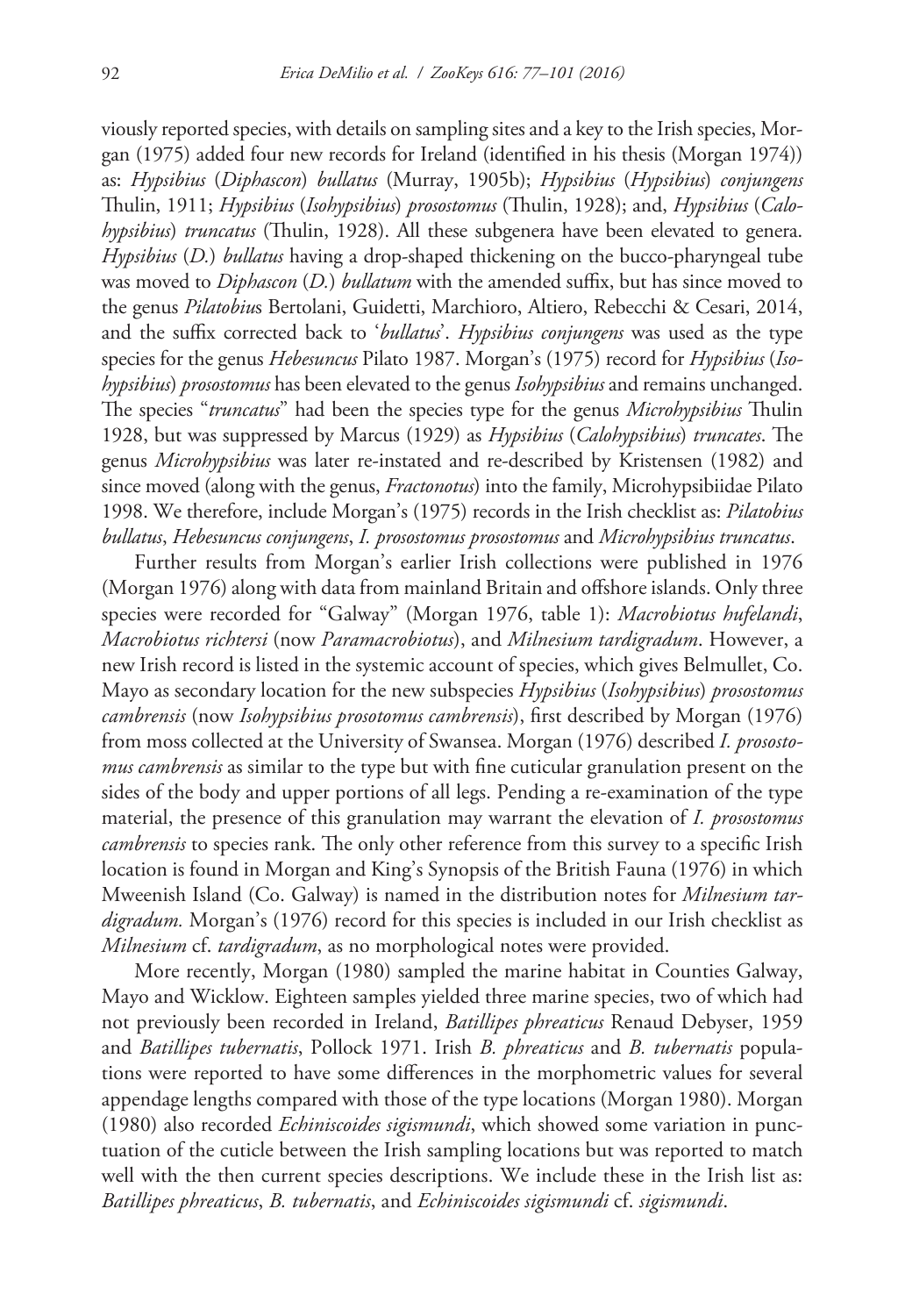Baxter (1979) carried out sampling in north County Down, Northern Ireland, producing the first records of terrestrial tardigrades for the region. The mosses and lichens obtained there were found to contain eight species of tardigrade which Baxter (1979) recorded as: *Hypsibius* (*Diphascon*) *oculatus* (Murray, 1906b), *Hypsibius* (*Diphascon*) *scoticus*¸ *Hypsibius* (*H.*) *dujardini*, *Hypsibius* (*I.*) *tuberculatus*¸ *Macrobiotus harmsworthi*, *M. hufelandi*¸ *M. intermedius*, and *Milnesium tardigradum*. One of these records, *Hypsibius* (*Diphascon*) *oculatus*, was new for Ireland. Having a drop-shaped thickening on the bucco-pharyngeal tube, "*oculatus*" became *Diphascon* (*D.*) *oculatus* before being transferred to *Pilatobius*. As an additional note (E.D. – personal notes and observations): representative material for each species collected by Baxter (1979) was deposited in the National Museum of Ireland - Natural History, Dublin, and was available for study. The specimens of the Baxter Collection are in general, not well-preserved. Some specimens are in better condition but are situated along the coverslip margins. These would require specialist long working distance lenses at higher magnifications for clear observation due to a raised lip of sealant. However, some additional observations of the specimens were possible.

Baxter (1979) recorded *Milnesium tardigradum* but presented no details of claw morphology. Upon examination of Baxter's museum material, it was not possible to ascertain the claw formula for one specimen but, assuming all specimens on a single slide were the same species, the claw formula was [2-3]–[3-2] with accessory points present on the primary branches indicating *Milnesium* cf. *tardigradum* (in contrast to Murray (1911)). In the Baxter Collection are specimens recorded as '*Hypsibius* (*Hypsibius*) *dujardini*' from two separate populations. The specimens of one population are morphologically similar to *H. dujardini* but the presence or absence of characters that separate this species from others in the *dujardini*-group could not be confirmed. The specimens from the other population appeared to have more granular macroplacoids than the species of the *dujardini* group. These were more similar in appearance to those of *H. microps* Thulin, 1928 or *H. pallidus* Thulin, 1911. It is possible that this population represents one of these species but this could not be confirmed. In addition to the eight species recorded, a single degraded specimen of an unidentified *Isohypsibius* species was observed among the Baxter Collection but was not included in the Irish checklist due to a lack of further information. Consequently we included the results of Baxter's (1979) collection in the Irish checklist as: *Pilatobius oculatus oculatus* (as two other subspecies of *P. oculatus* are known (Murray 1910, Mihelčič 1964)), *Adropion scoticum scoticum*, *Hypsibius* cf. *dujardini*, *Isohypsibius tuberculatus*, *Macrobiotus* cf. *harmsworthi*, *M*. cf. *hufelandi*¸ *Minibiotus* cf. *intermedius*, and *Milnesium* cf. *tardigradum*.

The most recent published data on Irish tardigrades are Kinchin (1990) and Tumanov (2005). Kinchin (1990) recorded *Milnesium tardigradum* and *Hypsibius dujardini* associated with lichens from the Giant's Causeway, Co. Antrim, Northern Ireland. Morphological notes on the specimens were not provided so it was not possible to confirm these records. Kinchin (1992) recording microfauna from various locations in Britain and Ireland included his previous data from Co. Antrim, and reported Rotifera and Nematoda in moss and lichen from Dingle, Co. Kerry but found no Tardigrada. Tumanov (2005) described a new tardigrade species, *Isohypsibius panovi* from Bellharbour, County Clare.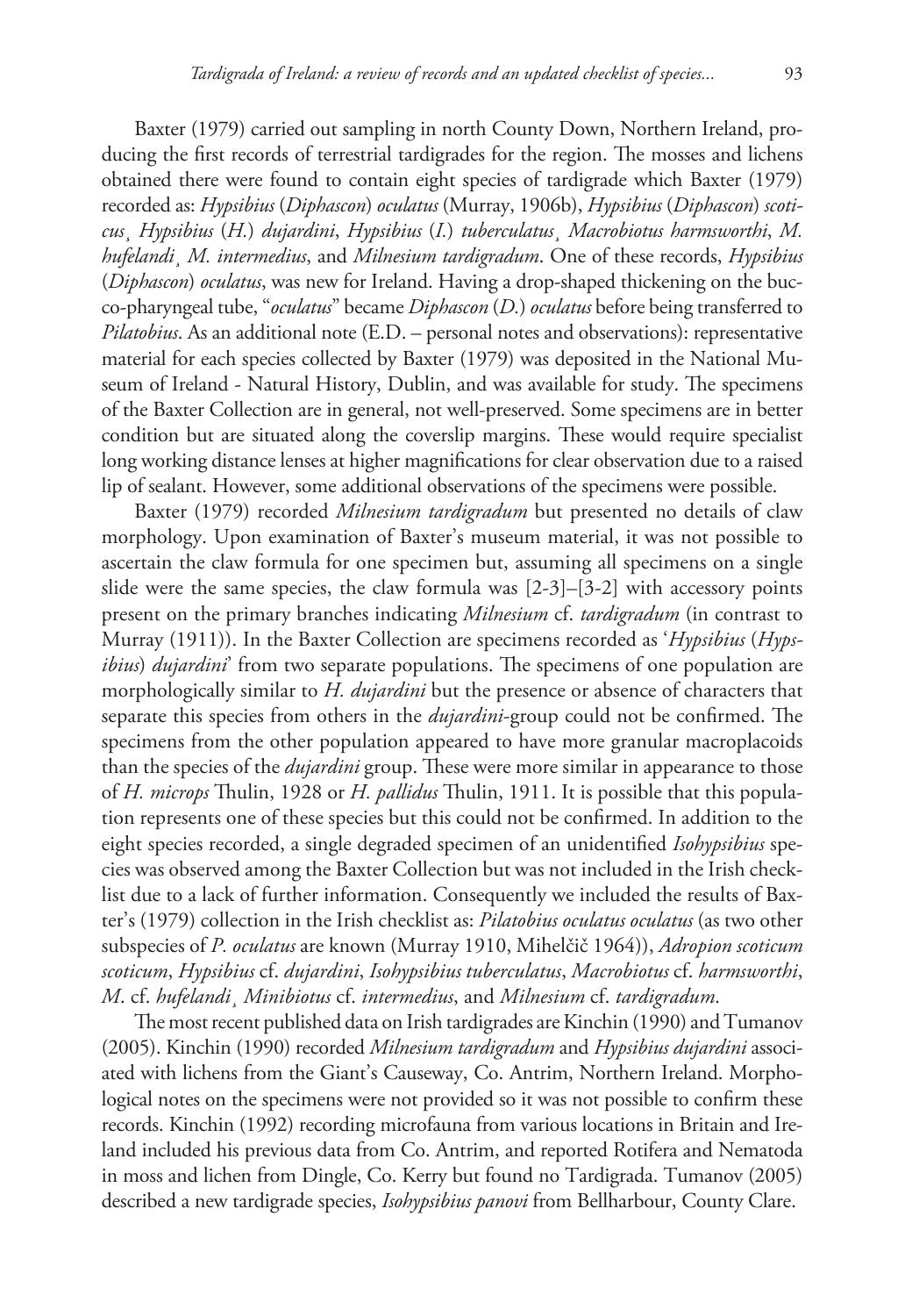# **A new addition to the Irish fauna**

## *Echiniscus quadrispinosus quadrispinosus* **Richters, 1902**

A specimen, found in a sample of moss collected from a tree trunk along a rural road in Newtown, Ballyvaughan, Co. Clare (53°6.28'N; 9°10.18'W) in January 2013, was a new record for Ireland and is added to our checklist. The specimen was mounted with Polyvinyl Alcohol medium and identified using an Olympus BX53 microscope with magnification up to x1000 oil immersion. All measurements were taken using Olympus cellSens imaging software (Standard Version 1 CS-ST-V1).

A single adult individual was found (Figure 1). Body length excluding fourth pair of legs, 174 µm. Double granulation present, clearly different from *E. merokensis* Richters, 1904c type. Scapular plate with small accessory plates. Terminal plate facetted, visible is a thin lateral band without granulation. Internal claws 10 µm long, with basal spurs. Fourth pair of legs bear dentate collar with eight well-separated teeth of irregular lengths. Lateral filaments; A 33 µm, B 28 µm, C 30 µm, D 38 µm, E 54 µm. Dorsal spines; Cd  $24 \mu m$ , Dd  $18 \mu m$ . Specimen laterally positioned, thus gonopore morphology is not discernible, sex unknown.



**Figure 1.** *Echiniscus quadrispinosus quadrispinosus* Richters, 1902, habitus.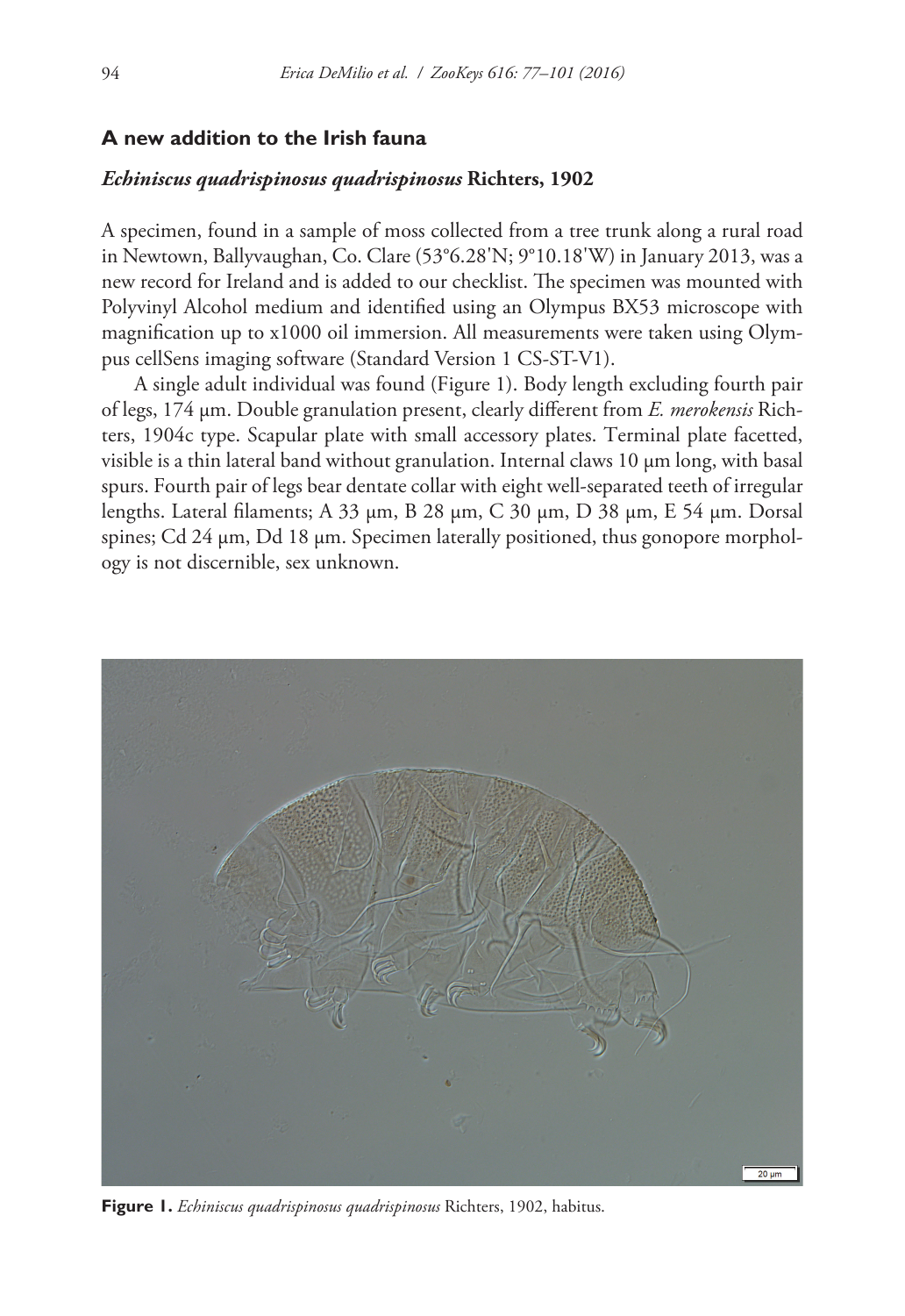# **Acknowledgements**

The authors wish to thank Louise Allcock, Wallace Arthur, Peter Degma, Jesper G. Hansen, Reinhardt M. Kristensen, Sandra J. McInnes, Nigel Monaghan, and Anne Marie Power for their assistance. We are especially grateful to our reviewers for the improvement of our manuscript with their valued comments. The James Hardiman Postgraduate Scholarship and the Irish Research Council provided funding for this work.

# **References**

- Aguinaldo AMA, Turbeville JM, Linford LS, Rivera MC, Garey JR, Raff RA, Lake JA (1997) Evidence for a clade of nematodes, arthropods and other moulting animals. Nature 387: 489–493. [doi: 10.1038/387489a0](http://dx.doi.org/10.1038/387489a0)
- Argue CW (1972) Tardigrades from New Brunswick, Canada. 2. Canadian Journal of Zoology 50: 87–94. [doi: 10.1139/z72-016](http://dx.doi.org/10.1139/z72-016)
- Bartoš E (1940) Über die variation der art *Hypsibius ornatus* Richters (Tardigrada). Zoologische Jahrbücher 73(4): 369–384.
- Baxter WH (1979) Some notes on the Tardigrada of North Down, including one new addition to the Irish fauna. Irish Naturalists' Journal 19(11): 389–391.
- Bertolani R (1982) A new genus and five new species of Italian fresh-water tardigrades. Bollettino del Museo Civico di Storia Naturale di Verona 8: 249–254.
- Bertolani R (2003) *Thulinius*, new generic name substituting for *Thulinia* Bertolani, 1981 (Tardigrada, Eutardigrada). Zootaxa 314: 1–4.
- Bertolani R, Kristensen RM (1987) New records of *Eohypsibius nadjae* Kristensen, 1982, and revision of the taxonomic position of two genera of Eutardigrada (Tardigrada). In: Bertolani R (Ed.) Biology of Tardigrades. Selected Symposia and Monographs UZI. Vol. 1, Mucchi, Modena, 359–372.
- Bertolani R, Pilato G (1988) Struttura dell unghie nei Macrobiotidae e descrizione di *Murrayon*  n. gen. (Eutardigrada). Animalia 15: 17–24.
- Bertolani R, Rebecchi L (1993) A revision of the *Macrobiotus hufelandi* group (Tardigrada, Macrobiotidae), with some observations on the taxonomic characters of eutardigrades. Zoologica Scripta 22(2): 127–152. [doi: 10.1111/j.1463-6409.1993.tb00347.x](http://dx.doi.org/10.1111/j.1463-6409.1993.tb00347.x)
- Bertolani R, Marley NJ, Nelson DR (1999) Re-description of the genus *Thulinia* (Eutardigrada, Hypsibiidae) and of *Thulinia augusti* (Murray 1907) comb. n. Zoologischer Anzeiger 238: 139–145.
- Bertolani R, Guidetti R, Marchioro T, Altiero T, Rebecchi L, Cesari M (2014) Phylogeny of Eutardigrada: new molecular data and their morphological support lead to the identification of new evolutionary lineages. Molecular Phylogenetics and Evolution 76: 110–126. [doi: 10.1016/j.ympev.2014.03.006](http://dx.doi.org/10.1016/j.ympev.2014.03.006)
- Binda MG, Kristensen RM (1986) Notes on the genus *Oreella* (Oreellidae) and the systematic position of *Carphania fluviatilis* Binda 1978 (Carphaniidae fam. nov. Heterotardigrada). Animalia 13: 9–20.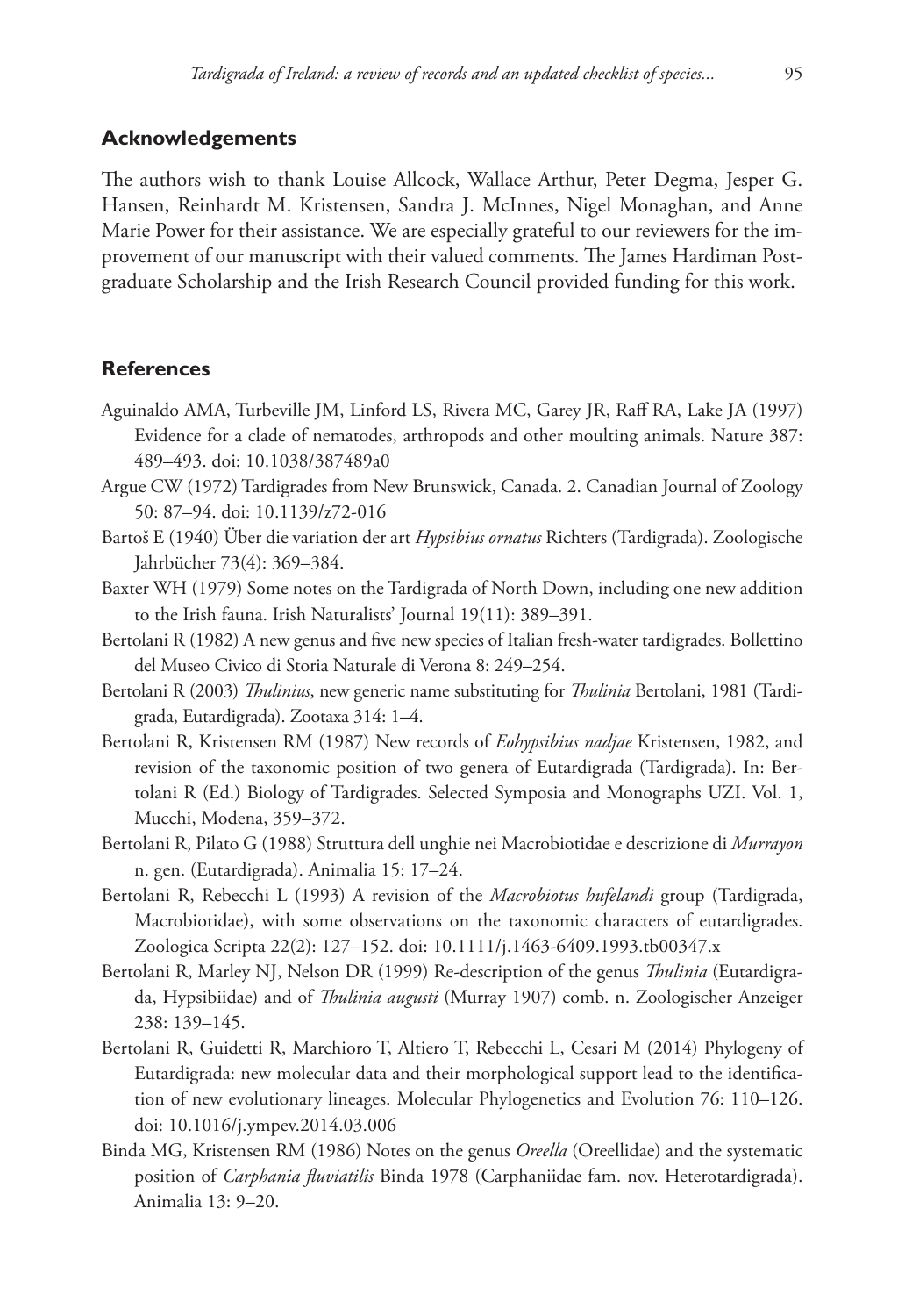- Boaden PJS (1966) Interstitial Fauna from Northern Ireland. Veröffentlichungen des Instituts für Meeresforschung in Bremerhaven I: 125–130.
- Borner J, Rehm P, Schill RO, Ebersberger I, Burmester T (2014) A transcriptome approach to ecdysozoan phylogeny. Molecular Phylogenetics and Evolution 80: 79–87. [doi: 10.1016/j.](http://dx.doi.org/10.1016/j.ympev.2014.08.001) [ympev.2014.08.001](http://dx.doi.org/10.1016/j.ympev.2014.08.001)
- Campbell LI, Rota-Stabelli O, Edgecombe GD, Marchioro T, Longhorn SJ, Telford MJ, Philippe H, Rebecchi L, Peterson KJ, Pisani D (2011) MicroRNAs and phylogenomics resolve the relationships of Tardigrada and suggest that velvet worms are the sister group of Arthropoda. Proceedings of the National Academy of Sciences 108(38): 15920–15924. [doi: 10.1073/pnas.1105499108](http://dx.doi.org/10.1073/pnas.1105499108)
- Claxton S (1998) A revision of the genus *Minibiotus* (Tardigrada: Macrobiotidae) with descriptions of eleven new species from Australia. Records of the Australian Museum 50(2): 125–160. [doi: 10.3853/j.0067-1975.50.1998.1276](http://dx.doi.org/10.3853/j.0067-1975.50.1998.1276)
- Crisp DJ, Hobart J (1954) A note on the habitat of the marine tardigrade *Echiniscoides sigismundi* (Schultze). Journal of Natural History Series 12 7(79): 554–560. [doi:](http://dx.doi.org/10.1080/00222935408651753) [10.1080/00222935408651753](http://dx.doi.org/10.1080/00222935408651753)
- Cuénot L (1932) Tardigrades. In: Lechevalier P (Ed.) Fauna de France. Volume 24, 1–96.
- Dastych H (1984) The Tardigrada from Antarctica with descriptions of several new species. Acta Zoologica Cracoviensia 27(19): 3774–436.
- Dastych H (1991) Redescription of *Hypsibius antarcticus* (Richters, 1904), with some notes on *Hypsibius arcticus* (Murray, 1907) (Tardigrada). Mitteilungen Hamburgisches Zoologisches Museum und Institut 88: 141–159.
- Dastych H (1992) *Paradiphascon manningi* gen. n. sp. n., a new water-bear from South Africa, with the erecting of a new subfamily Diphasconinae (Tardigrada). Mitteilungen Hamburgisches Zoologisches Museum und Institut 89: 125–139.
- Dastych H, McInnes SJ, Claxton SK (1998) *Oreella mollis* Murray, 1910 (Tardigrada): a redescription and revision of *Oreella*. Mitteilungen Hamburgisches Zoologisches Museum und Institut 95: 89–113.
- Degma P, Guidetti R (2007) Notes to the current checklist of Tardigrada. Zootaxa 1579: 41–53.
- Degma P, Bertolani R, Guidetti R (2015) Actual checklist of Tardigrada species (2009–2015, Ver 29 15-12-2015). [http://www.tardigrada.modena.unimo.it/miscellanea/Actual%20](http://www.tardigrada.modena.unimo.it/miscellanea/Actual%20checklist%20of%20Tardigrada.pdf) [checklist%20of%20Tardigrada.pdf](http://www.tardigrada.modena.unimo.it/miscellanea/Actual%20checklist%20of%20Tardigrada.pdf)
- Doyère M (1840) Mèmoire sur les tardigrades. Annales des Sciences Naturelles 2(14): 269–361.
- Dujardin F (1851) Obseravations zoologiques, II: Sure les Tardigrades et sur une espèce à longs pieds vivant dans l'eau de mer. Annales des Sciences Naturelles 3(15): 161–166.
- Ehrenberg CG (1848) Fortgestze beobachtungen über jetzt herreschende atmospärische mikroscopische etc. mit Nachtrag und Novarum specierum Diagnosis. Bericht über die zur Bekanntmachung geeigneten Verhanlungen der Koniglichen Preussischen Akademie der Wissenschaften zu Berlin 13: 335–359.
- Ehrenberg CG (1853) Diagnoses novarum formarum. Bericht über die zur Bekanntmachung geeigneten Verhandlungen der Königlich Preussischen Akademie der Wissenschaften zu Berlin: 526–533.
- Fontoura P, Morais P (2011) Assessment of traditional and geometric morphometrics for distinguishing cryptic species for the Pseudechiniscus suillus complex (Tardigrada, Echin-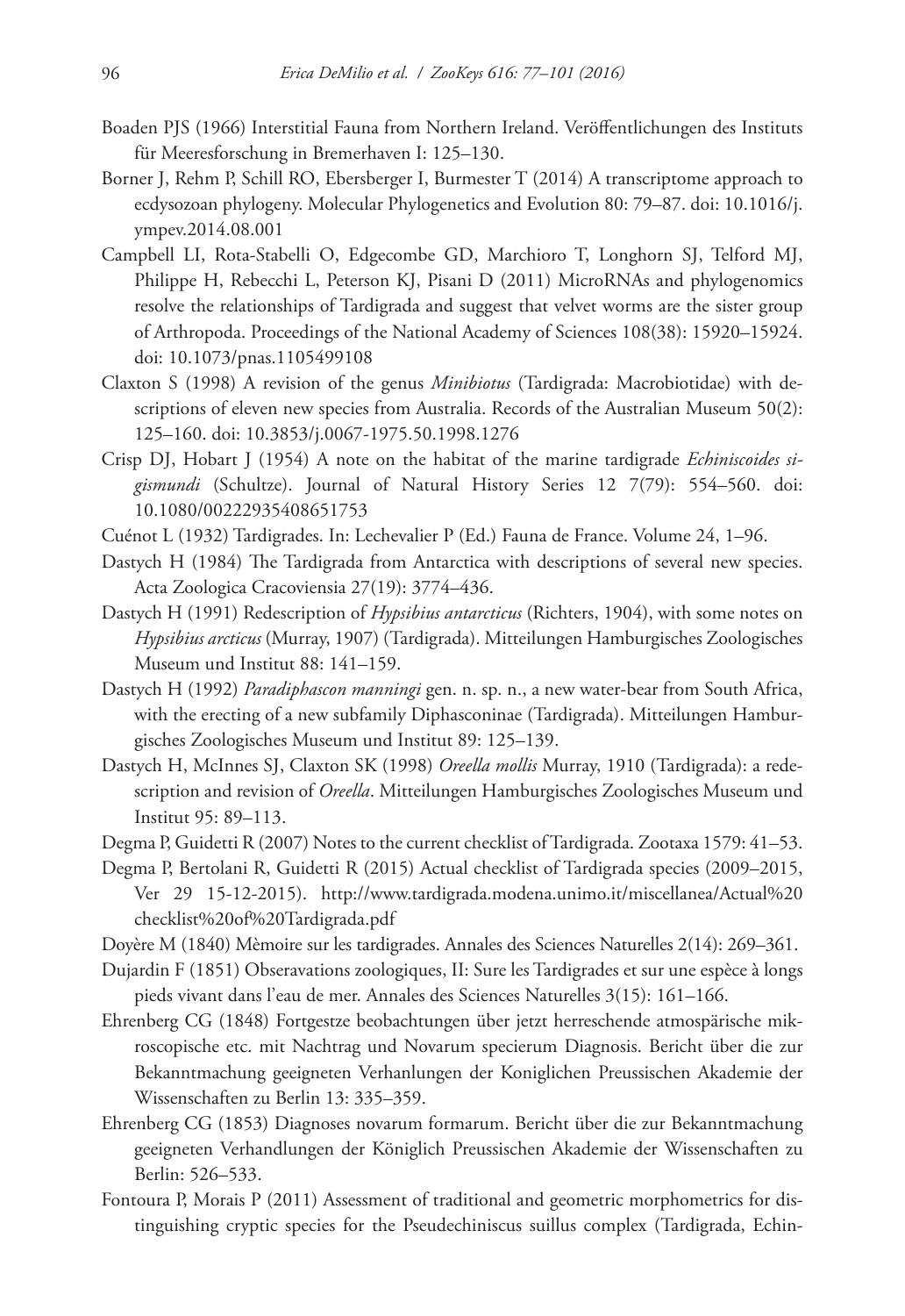iscidae). Journal of Zoological Systematics and Evolutionary Research 49: 26–33. [doi:](http://dx.doi.org/10.1111/j.1439-0469.2010.00594.x) [10.1111/j.1439-0469.2010.00594.x](http://dx.doi.org/10.1111/j.1439-0469.2010.00594.x)

- Greaves PM (1996) The ill-fated James Murray. Quekett Journal of Microscopy 37: 606–620.
- Guidetti R (1998) Two new species of Macrobiotidae (Tardigrada: Eutardigrada) from the United States of America, and some taxonomic considerations of the genus *Murrayon*. Proceedings of the Biological Society of Washington 111(3): 663–673.
- Guidetti R, Bertolani R (2005) Tardigrade taxonomy: an updated checklist of the taxa and a list of characters for their identification. Zootaxa 845: 1–46.
- Guidetti R, Rebecchi L, Bertolani R (2000) Cuticle structure and systematics of the Macrobiotidae (Tardigrada, Eutardigrada). Acta Zoologica 81: 27–36. [doi: 10.1046/j.1463-](http://dx.doi.org/10.1046/j.1463-6395.2000.00034.x) [6395.2000.00034.x](http://dx.doi.org/10.1046/j.1463-6395.2000.00034.x)
- Guidetti R, Gandolfi A, Rossi V, Bertolani R (2005) Phylogenetic analysis of Macrobiotidae (Eutardigrada, Parachela); a combined morphological and molecular approach. Zoologica Scripta 34(3): 235–244. [doi: 10.1111/j.1463-6409.2005.00193.x](http://dx.doi.org/10.1111/j.1463-6409.2005.00193.x)
- Guidetti R, Schill RO, Dandekar T, Wolf M (2009) New molecular data for tardigrade phylogeny, with the erection of *Paramacrobiotus* gen. nov. Journal of Systematics and Evolutionary Research 47(4): 315–321. [doi: 10.1111/j.1439-0469.2009.00526.x](http://dx.doi.org/10.1111/j.1439-0469.2009.00526.x)
- Guidetti R, Altiero T, Rebecchi L (2011) On dormancy strategies in tardigrades. Journal of Insect Physiology 57: 567–576. [doi: 10.1016/j.jinsphys.2011.03.003](http://dx.doi.org/10.1016/j.jinsphys.2011.03.003)
- Guidetti R, Cesari M, Rebecchi L, Altiero T, Bertolani R (2015) Integrative taxonomy approach to the *Paramacrobiotus richtersi* group (Eutardigrada, Macrobiotidae). Abstract in: 13th International Symposium on Tardigrada 2015, 23–26 June, Modena, Italy.
- Guil N (2008) New records and within-species variability of Iberian tardigrades (Tardigrada), with comments on the species from the *Echiniscus blumi-canadensis* series. Zootaxa 1757: 1–30.
- Guil N, Giribet G (2009) Fine scale population structure in the *Echiniscus blumi- canadensis* series (Heterotardigrada, Tardigrada) in an Iberian mountain range- when morphology fails to explain genetic structure. Molecular Phylogenetics and Evolution 51(3): 606–613. [doi: 10.1016/j.ympev.2009.02.019](http://dx.doi.org/10.1016/j.ympev.2009.02.019)
- Iharos G (1973) Angaben zur geographischen Verbreitung der Tardigraden. Opscula Zoologica 12: 73–86.
- Kaczmarek Ł, Michalczyk Ł (2009) Redescription of *Hypsibius microps* Thulin, 1928 and *H. pallidus* Thulin 1911 (Eutardigrada: Hypsibiidae) based on the type material from the Thulin collection. Zootaxa 2275: 60–68.
- Kinchin IM (1990) The cosmopolitan tardigrade *Milnesium tardigradum* Doyère: An observation from Northern Ireland. Microscopy 36: 412–414.
- Kinchin IM (1992) An introduction to the invertebrate microfauna associated with mosses and lichens with observations from maritime lichens on the west coast of the British Isles. Microscopy 36: 721–731.
- Kristensen RM (1982) New aberrant Eutardigrades from homothermic springs on Disko Island, West Greenland. Proceedings of the Third International Symposium on Tardigrada, East Tennessee State University Press, Johnson City (USA), 205–220.
- Kristensen RM (1987) Generic revision of the Echiniscidae (Heterotardigrada) with a discussion of the origin of the family. In: Bertolani R (Ed.) Biology of Tardigrades. Selected Symposia and Monographs, Unione Zoologica Italiana 1: 261–335.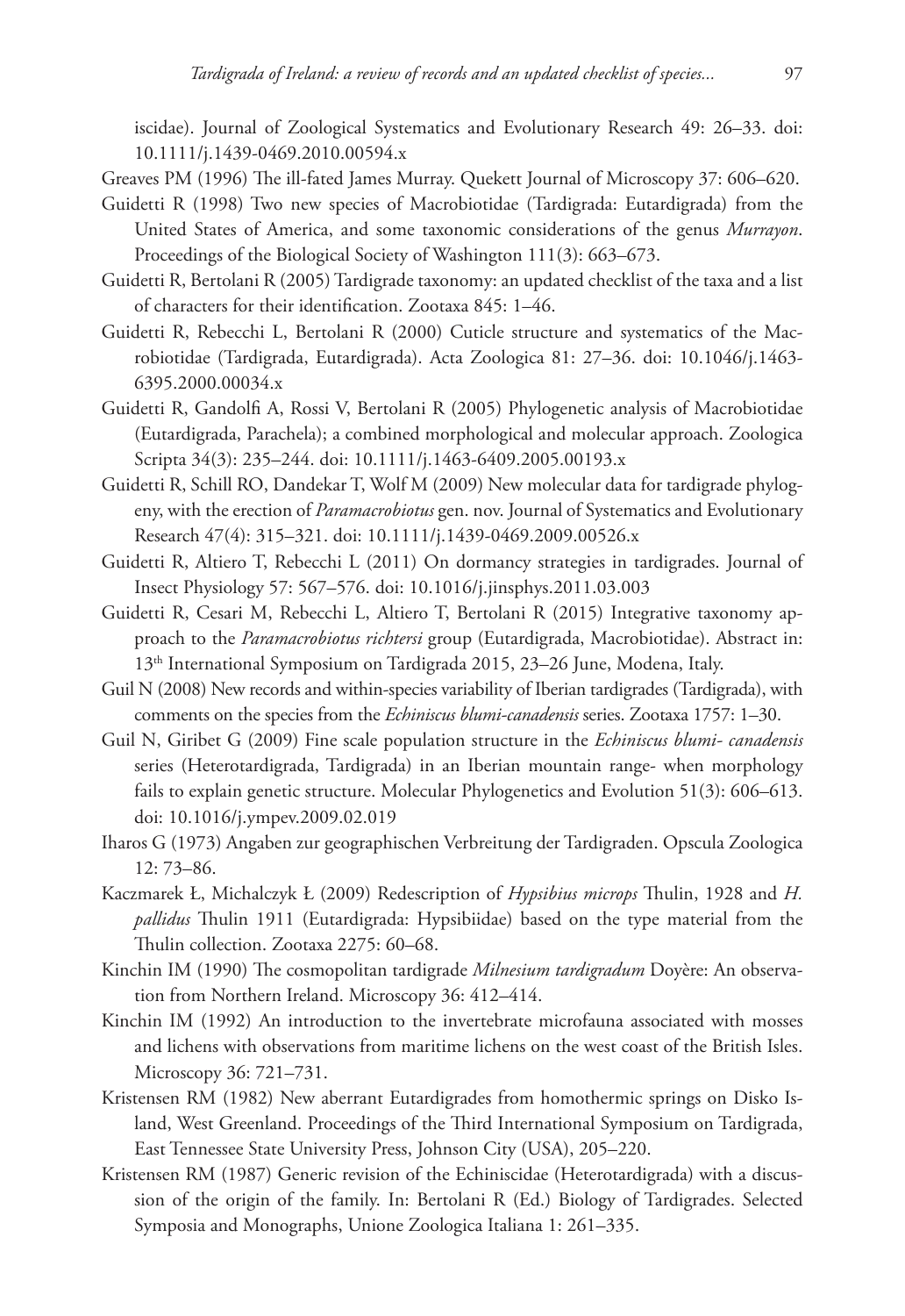- Kristensen RM, Hallas TE (1980) The tidal genus *Echiniscoides* and its variability with the erection of a Echiniscoididae fam. n. (Tardigrada). Zoological Scripta 9: 113–127. [doi:](http://dx.doi.org/10.1111/j.1463-6409.1980.tb00657.x) [10.1111/j.1463-6409.1980.tb00657.x](http://dx.doi.org/10.1111/j.1463-6409.1980.tb00657.x)
- Le Gros AE (1959) *Pseudechiniscus cornutus* (Richters) and *Hypsibius spitbergensis* (Richters), tardigrades new to Ireland. Irish Naturalists' Journal 13: 44.
- Marcus E (1927) Zur anatomie und ökologie mariner Tardigraden. Zoologische Janhbücher 53: 487–588.
- Marcus E (1928) Bärtierchen (Tardigrada). In: Dahl F (Ed.) Die Tierwelt Deutschlands 12(8): 1–230.
- Marcus E (1929) Tardigrada. In: Bronn HG (Ed.) Klassen and Ordnungen des Tierreichs 5: 1–608.
- Marcus E (1936) Tardigrada. Das Tierreich 66: 1–340.
- Marley NJ, Bertolani R, Nelson DR (2008) Designation of *Pseudobiotus kathmanae* Nelson, Marley & Bertolani, 1999 as the type species for the genus *Pseudobiotus* Nelson, 1980 (Tardigrada). Zootaxa 1940: 41–47.
- Marley NJ, McInnes SJ, Sands CM (2011) Phylum Tardigrada: a re-evaluation of the Parachela. Zootaxa 2819: 51–64.
- Maucci W, Ramazzotti G (1981) *Cornechiniscus* gen. nov.: nuova posizione sistematica per i cosiddetti "*Pseudechiniscus* grouppo *cornutus*" con descrizione di una nuova specie (Tardigrada, Echiniscidae). Memorie dell'Istituto Italiano di Idrobiologia 39: 147–151.
- McInnes SJ (1995) Tardigrades from Signy Island, South Orkney Islands, with particular reference to freshwater species. Journal of Natural History 29: 1419–1445. [doi: 10.1080/00222-](http://dx.doi.org/10.1080/00222%C2%AD939500770601) [939500770601](http://dx.doi.org/10.1080/00222%C2%AD939500770601)
- Michalczyk Ł, Wełnicz W, Frohme M, Kaczmarek Ł (2012a) Redescription of three *Milnesium* Doyére 1840 taxa (Tardigrada: Eutardigrada: Milnesiidae), including the nominal species for the genus. Zootaxa 3154: 1–20.
- Michalczyk Ł, Wełnicz W, Frohme M, Kaczmarek Ł (2012b) Corrigenda of *Zootaxa*, 3154: 1–20 Redescriptions of three *Milnesium* Doyère, 1840 taxa (Tardigrada: Eutardigrada: Milnesiidae), including the nominal species for the genus. Zootaxa 3393: 66–68.
- Mihelčič F (1964) Eine neue Subspecies der Tardigradenart *Hypsibius* (*Diphascon*) *oculatus* John Murray 1906. Zoologischer Anzeiger: 172 (2): 138–139.
- Miller WR, McInnes SJ, Bergstrom AM (2005) Tardigrades of the Australian Antarctic: *Hypsibius heardensis* (Eutardigrada: Hypsibiidae: *dujardini* group) a new species from sub-Antarctic Heard Island. Zootaxa 1022: 5764.
- Mitchell D (1973) *Hypsibius* (*Diphascon*) *pinguis* Marcus, a tardigrade new to the British Isles. Irish Naturalists' Journal 17: 395.
- Meusemann K, von Reumont BM, Simon S, Roeding F, Strauss S, Kück P, Ebersberg I, Walzl M, Pass G, Breuers S, Achter V, von Haeseler A, Burmester T, Hadrys H, Wägele W, Misof B (2010) A phylogenomic approach to resolve the arthropod tree of life. Molecular Biology and Evolution 27: 2451–2464. [doi: 10.1093/molbev/msq130](http://dx.doi.org/10.1093/molbev/msq130)
- Møbjerg N, Halberg KA, Jørgensen A, Presson D, Bjørn M, Ramløv H, Kristensen RM (2011) Survival in extreme environments-on the current knowledge of adaptations in tardigrades. Acta Physiologica 202: 409–420. [doi: 10.1111/j.1748-1716.2011.02252.x](http://dx.doi.org/10.1111/j.1748-1716.2011.02252.x)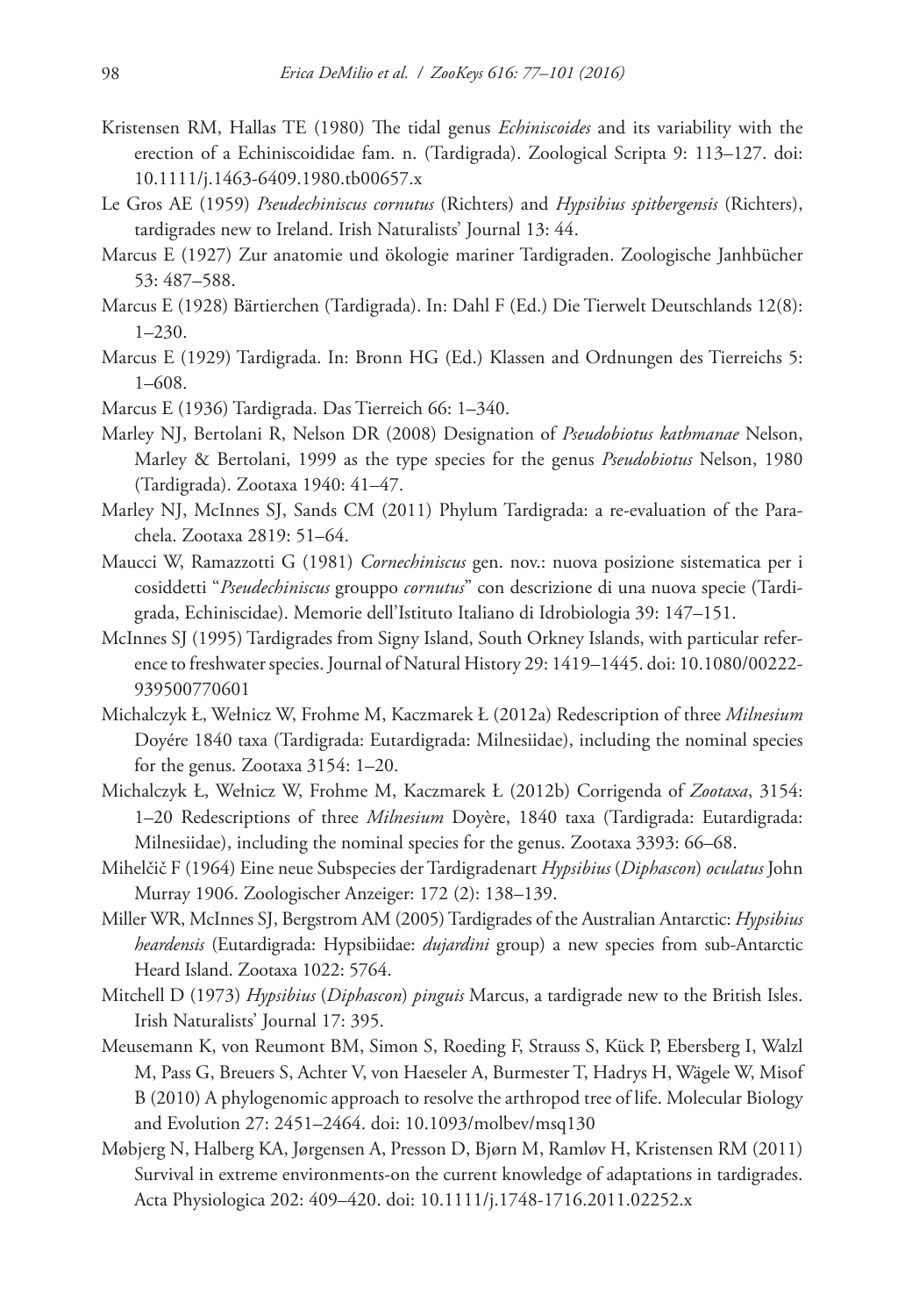- Morek W, Gąsiorek P, Stec D., Blagden B, Michalczyk Ł (2016) Experimental taxonomy exposes ontogenetic variability and elucidates the taxonomic value of claw configuration in *Milnesium* Doyère, 1840 (Tardigrada: Eutardigrada: Apochela). Contributions to Zoology 85(2): 173–200.
- Morgan CI (1974) Studies on the biology of tardigrades. PhD thesis, University of Swansea, Swansea, Wales, 1–376.
- Morgan CI (1975) Some notes on the Tardigrada of the Mullet Peninsula, including four additions to the Irish fauna, and a key to the Irish species. Irish Naturalists' Journal 18(6): 165–177.
- Morgan CI (1976) Studies on the British tardigrade fauna, some zoogeographic and ecological notes. Journal of Natural History 10: 607–632. [doi: 10.1080/00222937600770491](http://dx.doi.org/10.1080/00222937600770491)
- Morgan CI (1980) Notes on the Distribution and Abundance of the Irish Marine Tardigrada, including two new additions to the Irish fauna. Irish Naturalists' Journal 20(4): 148–152.
- Morgan CI, King PE (1976) British Tardigrades, Synopses of the British Fauna (New Series) vol. 9. Academic Press, London.
- Murray J (1905b) Tardigrada of the Forth Valley. Annals of Scottish Natural History 55: 160–164.
- Murray J (1905a) Tardigrada of the Scottish Lochs. Transactions of the Royal Society of Edinburgh 41: 677–698. [doi: 10.5962/bhl.title.12517](http://dx.doi.org/10.5962/bhl.title.12517)
- Murray J (1906a) Scottish alpine Tardigrada. Annals of Scottish Natural History, 25–30.
- Murray J (1906b) Tardigrada of the Forth Valley. Part II. Annals of Scottish Natural History 60: 214–217.
- Murray J (1907b) Arctic Tardigrada collected by WM. S. Bruce, Transactions of the Royal Society of Edinburgh 45(3): 669–681. [doi: 10.1017/s0080456800011789](http://dx.doi.org/10.1017/s0080456800011789)
- Murray J (1907a) Scottish Tardigrada, collected by the Lake Survey. Proceedings of the Royal Society of Edinburgh 45(3): 641–688. [doi: 10.1017/s0080456800011777](http://dx.doi.org/10.1017/s0080456800011777)
- Murray J (1910) Part V Tardigrada. In: British Antarctic Expedition 1907–, under the command of Sir E. H. Shackleton, C.V.O. Reports on the Scientific Investigations. Vol. 1, Biology. William Heinemann Publisher, London. [doi: 10.5962/bhl.title.22427](http://dx.doi.org/10.5962/bhl.title.22427)
- Murray J (1911) Arctiscoida. Proceedings of the Royal Irish Academy 31(37): 1–16. [doi:](http://dx.doi.org/10.5962/bhl.title.64352) [10.5962/bhl.title.64352](http://dx.doi.org/10.5962/bhl.title.64352)
- Nelson DR (2002) Current status of the Tardigrada: ecology and evolution. Integrative and Comparative Biology 42(3): 653–659. [doi: 10.1093/icb/42.3.652](http://dx.doi.org/10.1093/icb/42.3.652)
- Nelson DR, Marley NJ, Bertolani R (1999) Re-description of the genus *Pseudobiotus* (Eutardigrada, Hypsibiidae) and of the new type species *Pseudobiotus kathmanae* sp. n. Zoologischer Anzeiger 238: 311–317.
- Nielsen C (2012) Animal Evolution: Interrelationships of the Living Phyla, third ed. Oxford University Press.
- Pilato G (1969) Evoluzione e nuova sistemazione degli Eutardigrada. Bollettino di Zoologia 36(3): 327–345. [doi: 10.1080/11250006909436925](http://dx.doi.org/10.1080/11250006909436925)
- Pilato G (1987) Revision of the genus *Diphascon* Plate, 1889, with remarks on the subfamily Itaquasconinae (Eutardigrada, Hypsibiidae) In: Bertolani R (Ed.) Biology of Tardigrades. Selected Symposia and Monographs, U.Z.I. Vol. 1., Mucchi, Modena, 337–357.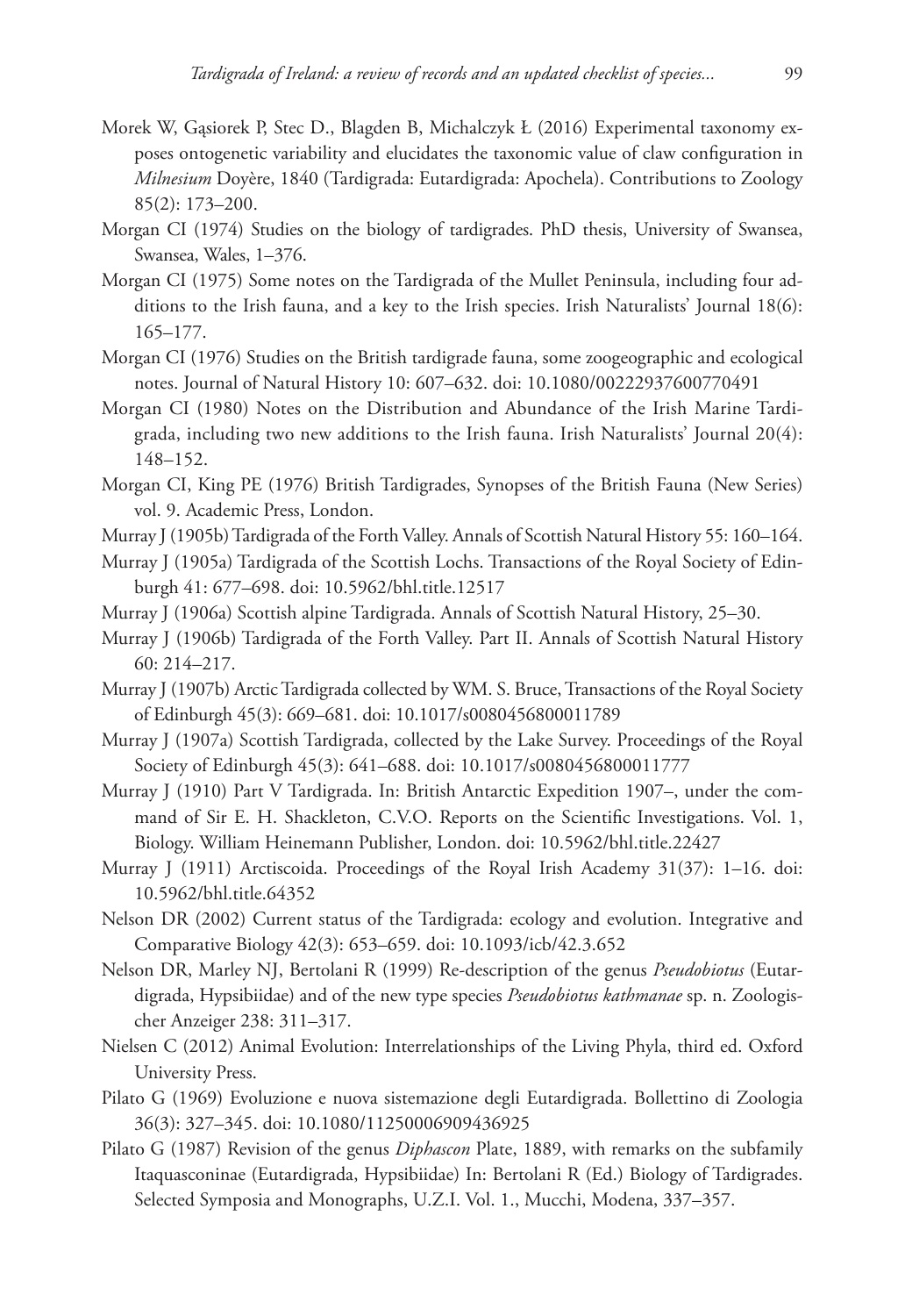- Pilato G (1989) Phylogenesis and systematic arrangement of the family Calohypsibiidae Pilato, 1969 (Eutardigrada). Zeitschrift für Zoologische Systematik und Evolutionsforschung 27: 8–13. [doi: 10.1111/j.1439-0469.1989.tb00433.x](http://dx.doi.org/10.1111/j.1439-0469.1989.tb00433.x)
- Pilato G (1998) Microhypsibiidae, a new family of Eutardigrades, with the description of the new genus *Fractonotus*. Spixiana 21(2): 129–134.
- Pilato G, Binda MG (1977) Precisazioni e rettifiche alla descrizione di alcune specie di Tardigradi (seconda nota). Animalia 4: 35–51.
- Pilato G, Binda MG (1997/98) A comparison of *Diphascon* (*D.*) *alpinum* Murray, 1906, *D.* (*D.*) *chilenense* Plate, 1889 and *D.* (*D.*) *pingue* Marcus, 1936 (Tardigrada), and description of a new species. Zoologisher Anzeiger 236: 181–185.
- Pilato G, Binda MG (1999) Three new species of *Diphascon* of the *pingue* group (Eutardigrada, Hypsibiidae) from Antarctica. Polar Biology 21: 335–342. [doi: 10.1007/s003000050370](http://dx.doi.org/10.1007/s003000050370)
- Pilato G, Claxton S, Binda MG (1989) Tardigrades from Australia. II The evaluation of *Calohypsibius ornatus* (Richters, 1900) *caelatus* (Marcus, 1928) as a valid species and description of *Minibiotus fallax* n. sp. (Eutardigrada). Animalia 16: 21–27.
- Plate LH (1888) Beiträge zur Naturgeschichte der Tardigraden. Zoologische Jahrbücher 3: 487–550. [doi: 10.5962/bhl.part.1265](http://dx.doi.org/10.5962/bhl.part.1265)
- Pollock LW (1971) On some British marine Tardigrada, including two new species of *Batillipes*. Journal of the Marine Biological Association of the United Kingdom 51: 93–103. [doi:](http://dx.doi.org/10.1017/s0025315400006482) [10.1017/s0025315400006482](http://dx.doi.org/10.1017/s0025315400006482)
- Puglia CR (1959) Some aspects of the taxonomy, ecology, and distribution of tardigrades with emphasis on the tardigrades of east central Illinois. PhD thesis, Urbana, Illinois: University of Illinois, 1–125.
- Rahm G (1937) A new ordo of Tardigrades from the hot springs of Japan (Furu-Yu Section, Unzen). Annotationes Zoologicae Japonenses 16(4) 345–353.
- Ramazzotti G (1945) Nuovi tardigradi della fauna italiana. Atti della Società Italiana di Scienze Naturali 34: 98–104.
- Ramazzotti G (1962) Il Phylum Tardigrada. Memorie dell'Istituto Italiano di Idrobiologia, 14, 1–595.
- Ramazzotti G, Maucci W (1983) Il Phylum Tardigrada. Terza edizione riveduta e corretta. Memorie dell'Istituto Italiano di Idrobiologia Dott. Marco Marchi 41: 1–1012.
- Renaud-Debyser J (1959) Sur quelques tardigrades du Bassin d' Arcachon. Vie Milieu, 10: 135–146.
- Richters F (1900) Beiträge zur Kenntnis der fauna der Umgebung von Frankfurt a. M. Bericht der Senckenbergischen Naturforschenden Gesellschaft in Frankfurt am Main, 21–44.
- Richters F (1902) Beiträge zur Kenntnis der fauna der Umgebung von Frankfurt am Main Erste Fortsetzung. Bericht der Senckenbergischen Naturforschenden Gesellschaft in Frankfurt am Main 34: 3–21.
- Richters F (1903) Nordische Tardigraden. Zoologischer Anzeiger 27: 168–172.
- Richters F (1904c) Arktische Tardigraden. Fauna Arctica 3: 493–508.
- Richters F (1904a) Isländische Tardigraden. Zoologischer Anzeiger 28 (9): 347352.
- Richters F (1904b) Vorläufiger Bericht über die antarktische Moosfauna. Verhandlungen der Deutschen Zoologischen Gesellschaft 14: 236–239.